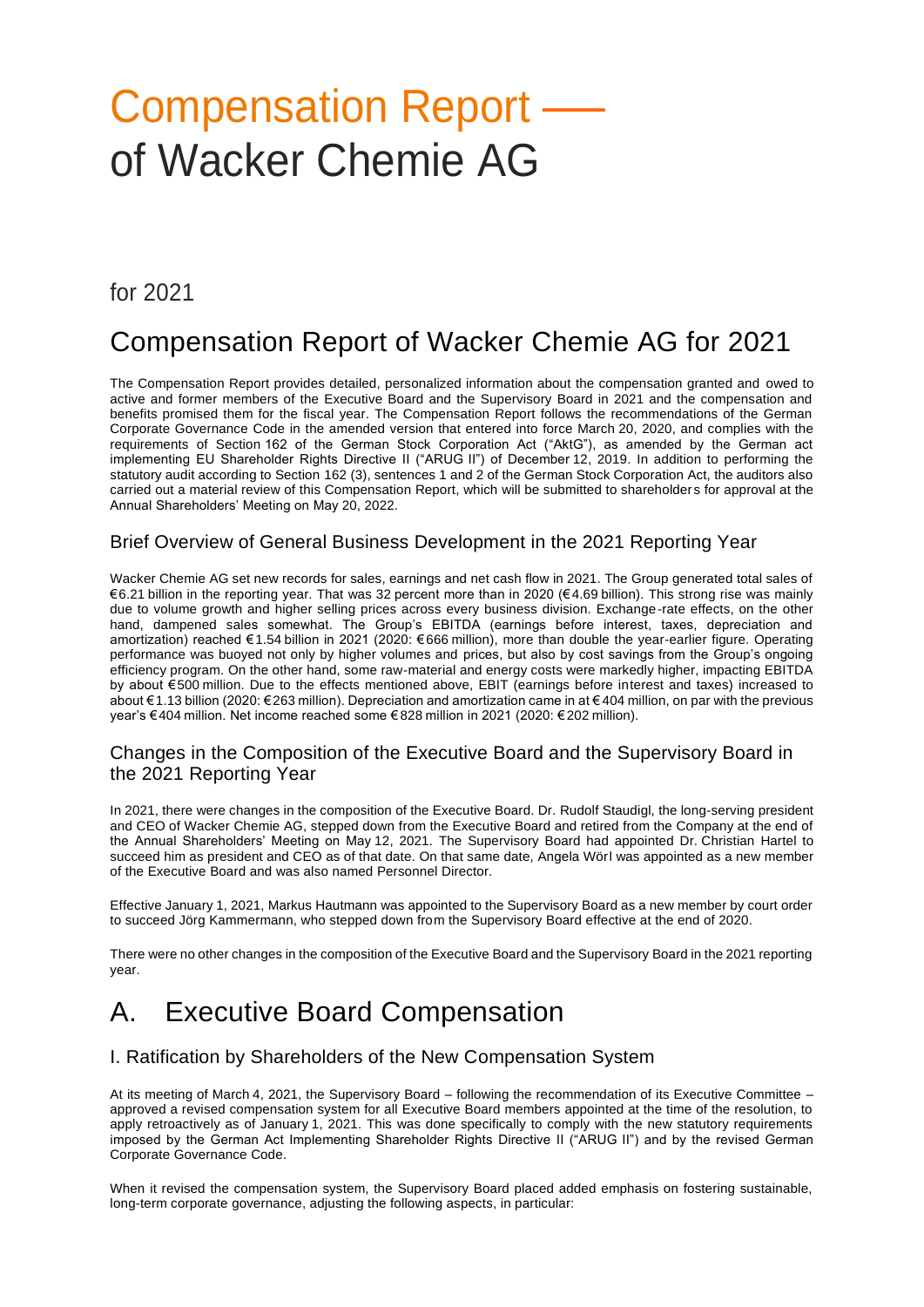- − The previous long-term bonus ("LTB") was split into a short-term compensation component (the short-term incentive, or "STI"), which, beginning in 2021, is based on target achievement in the compensation year and is fully paid out in cash, and a long-term compensation component (the long-term incentive, or "LTI"), which is based on average target achievement over the previous three years, and is to be invested entirely in Company stock.
- Beginning in 2021, the LTI is also tied to the achievement of non-financial targets derived from the corporate strategy and from defined sustainable development goals.
- The holding period for share-based variable LTI compensation was extended from two years to three.
- A maximum compensation amount that includes the company pension and additional benefits was determined.
- Beginning in 2021, the option exists to withhold or recover variable compensation components for material breaches of duty as defined in the German Stock Corporation Act, as well as for material breaches of the Code of Conduct.
- Any severance payment will in the future be offset against any competitive-restriction compensation.

The defined benefit pension plans for Dr. Ohler and Dr. Hartel have been switched to defined contribution plans. This will substantially reduce the Company's costs (pension expenses) and risks (shift to a focus on defined contributions). As of 2021, new Executive Board members have been granted defined contribution plans exclusively.

The revised compensation system was submitted to the Annual Shareholders' Meeting on May 12, 2021, in accordance with Section 120a (1) of the German Stock Corporation Act and approved by shareholders with 96.92 percent of the vote. It was effective for all active Executive Board members in 2021.

The Executive Board compensation system at a glance:



Compensation System from January 1, 2021

<sup>1</sup> Share of the target total compensation for a compensation year

A complete description of the compensation system for the Executive Board can be found on the Company's website at https://www.wacker.com/cms/en-de/about-wacker/investor-relations/corporate-governance/compensation-systemboard-of-directors.html.

# II. Executive Board Compensation Components in 2021 at a Glance

The compensation of the members of the Executive Board comprises both fixed and variable components. The fixed components include the fixed annual salary, additional benefits and the company pension. Variable compensation is based on transparent, performance-based parameters that reflect the Company's business success and sustainability goals. The portion of long-term variable compensation greatly exceeds that of short-term variable compensation, placing the emphasis on the Company's long-term performance.

The system of compensation for members of the Executive Board is governed by the Company's size, complexity and economic situation, as well as by its future prospects. It is further aligned with the corporate strategy, creating an incentive for successful, sustainable long-term corporate governance. The compensation system contributes to promoting Wacker Chemie AG's business strategy. This strategy focuses on profitable growth and on achieving a leading competitive position in most of the business fields where the Company is active, while observing the principle of sustainable development.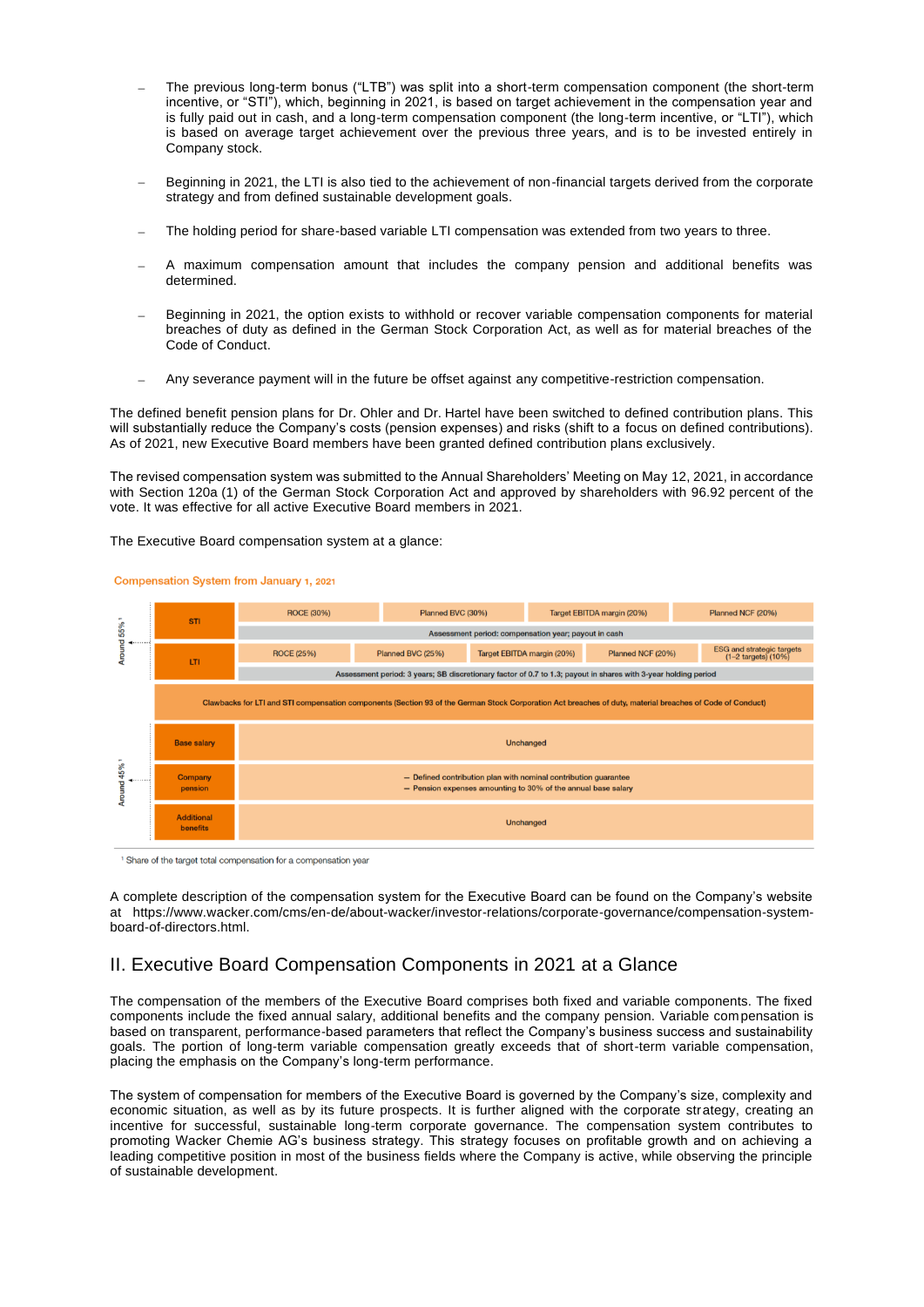#### 1. Fixed Compensation Components

#### 1.1 Annual Base Salary

#### Objective and Relevance to Corporate Strategy

The annual base salary is based on the role and the area of responsibility of the respective Executive Board member and should provide an appropriate basic income. It provides the basis and incentive for attracting highly qualified individuals to serve as members of the Executive Board and for retaining them over the long term.

#### **Structure**

The annual base salary is a fixed cash payment for the entire year and is remitted to members of the Executive Board as a salary in twelve monthly installments. It is paid pro rata in the case of an appointment beginning or ending during the year.

#### 1.2 Company Pension

#### Objective and Relevance to Corporate Strategy

A competitive, attractive company pension provides Executive Board members with secure income and benefits after they retire from the Company.

#### **Structure**

Executive Board members are initially entitled to a basic company pension through the pension fund Pensionskasse der Wacker Chemie VVaG, which covers income up to the contribution assessment ceiling of the German statutory pension insurance system. For this purpose, the Company and the Executive Board make monthly contributions to the pension fund.

In addition, the defined contribution plan described below applies to new appointments of Executive Board members, effective January 1, 2021.

The Company provides a pension contribution in the amount of 30 percent of the annual base salary to be credited to a virtual cash account in twelve equal installments. The company has planned an investment in the form of a Contractual Trust Arrangement (CTA), whereby surpluses are not guaranteed. In the period before the cash account benefits from the performance of the intended investment concept, yet no later than June 30, 2022, the cash account will earn interest at 2 percent p.a. If the investment concept is not established by June 30, 2022, the existing pension account balance and future monthly contribution amounts will be paid into a group CTA to be designated by the Company. The pension account balance is the respective balance of the cash account. When it is paid out, the pension account balance will amount to at least the total of the contributions paid in. When a pension event occurs, the pension account balance can be paid out in one lump sum or in ten annual installments. Other pension payments are not considered in the calculation. If the pension event occurs prematurely due to the disability or death of an Executive Board member, a minimum coverage amount of 2.5 annual base salaries is granted. Executive Board members are entitled to a retirement pension upon reaching the age of 65.

No changes were made to the existing defined benefit pension plans for Dr. Staudigl and for Mr. Willems. Both are entitled to the payment of an annual pension when a pension event occurs, i.e. upon reaching the agreed retirement age or in the event of permanent occupational disability. The amount of the pension is calculated on the basis of the last pensionable fixed annual salary received and the length of Executive Board membership. A percentage of the pensionable annual base salary is defined as a base amount and is adjusted by an annual percentage rate of increase for each year of service.

As mentioned previously, the old defined benefit pension plans for Dr. Hartel and Dr. Ohler (Past Service) were switched to a defined contribution plan (Future Service) effective January 1, 2021. The annual contribution levels were set taking into account the respective existing entitlements under the old benefit plan. The contributions amount to 30 percent (Dr. Hartel) and 25 percent (Dr. Ohler), respectively, of their base salary (but without the minimum coverage previously described).

Then-current agreements on deferred compensation with members of the Executive Board terminated effective December 31, 2020. Vested benefits from the past are preserved.

#### 1.3 Additional Benefits

#### Objective and Relevance to Corporate Strategy

Attractive additional benefits are aimed at recruiting and retaining highly qualified members of the Executive Board, and also for creating a motivating work culture.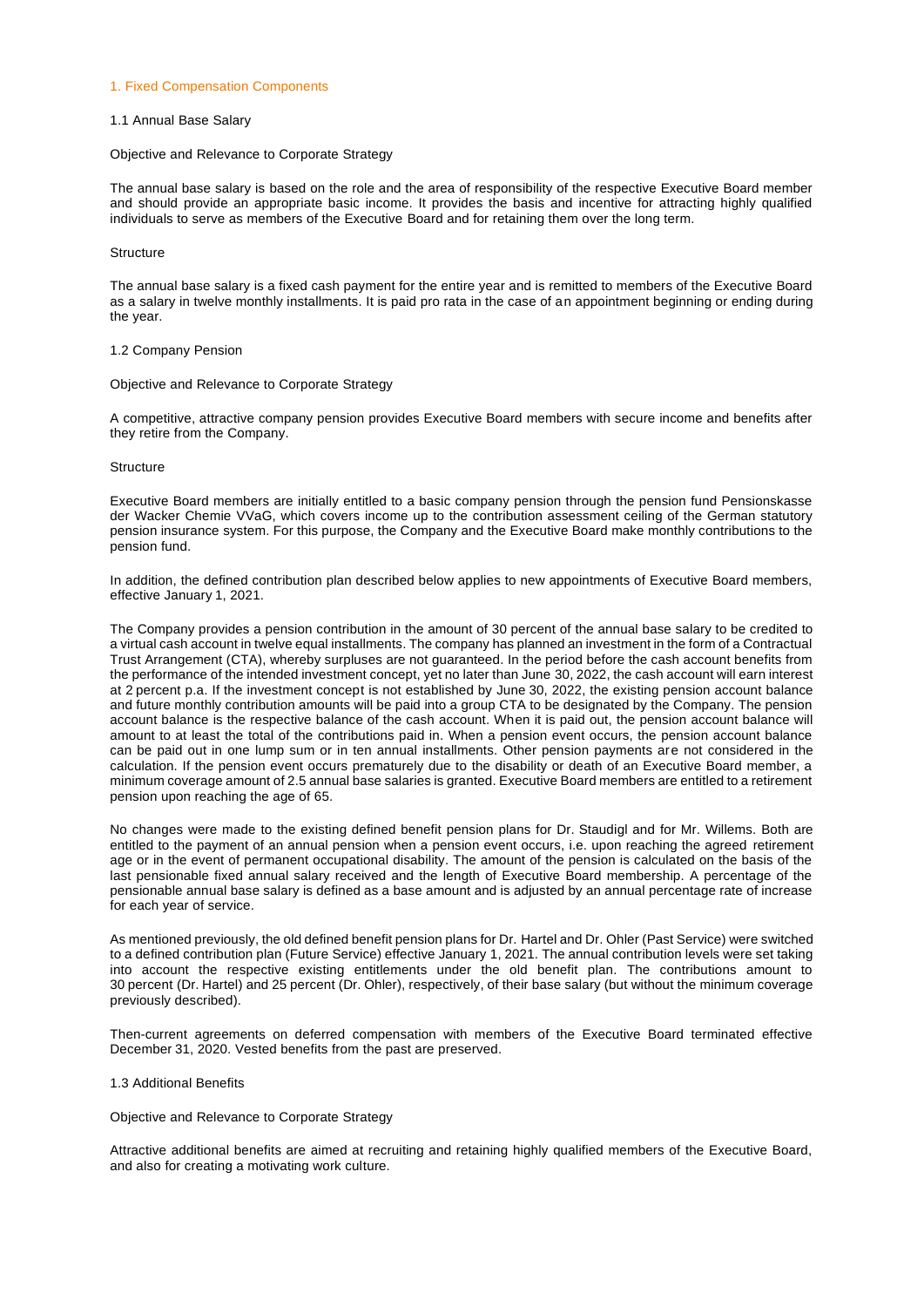#### **Structure**

One of the additional benefits granted to Executive Board members is a company car for private as well as business use. A driver is available when the car is used for business travel. The Company additionally reimburses any taxes imposed on in-kind benefits for private use of the company car and for the commute from home to the workplace, as well as for use of the driver. In addition, Executive Board members are included in an accident insurance policy covering accidents that occur both during and outside work. Moreover, Executive Board members receive health and long-term care insurance subsidies, as well as reimbursement of costs related to preventive medical checkups.

#### 2. Variable Compensation Components

#### 2.1 Short-Term Incentive (STI)

#### Objective and Relevance to Corporate Strategy

The STI sets incentives for a sustainable corporate policy, promotes profitable growth and enhances the Company's value over the long term, while taking into account the Executive Board's overall responsibility.

The amount of the STI depends, in the context of value-based management as an integral part of corporate policy, on the achievement of agreed annual WACKER Group targets set by the Supervisory Board for all Executive Board members.

The first of these targets concern two operational performance categories: operating net cash flow (planned NCF) and business value contribution (planned BVC). They are set based on the outlook for the compensation year and, among other things, support the corporate goal of increasing cash inflow from operating activities. The aim of BVC at WACKER is to generate a residual profit that exceeds the cost of capital, thereby creating value within the Company. Planned NCF is defined as the sum of cash flow from operating activities and long-term investing activities before securities. Planned NCF indicates whether ongoing operations and necessary investments can be financed from the Company's own operating activities. The Company's goal is to generate a sustained planned NCF.

The other two STI targets concern measures of strategic performance – EBITDA margin and return on capital employed (ROCE) – for which absolute target values are set that are derived from the overriding goal of sustainably and continuously increasing the Company's value in the long term. Both are important criteria for achieving the specific strategic goals of growing faster than the chemical-sector average, achieving attractive margins with products, and earning the cost of capital. Return on capital employed is a clear indicator of how profitably the capital required for business operations is being employed. Target ROCE is defined as earnings before interest and taxes divided by capital employed. The target EBITDA margin performance category shows how successful the Company is compared with its competition and provides incentives for enhancing that relative performance even further.

#### **Structure**

The STI is a performance-related bonus with a one-year assessment period. The assessment period is the compensation year.

The payout under the STI amounts to 80 percent of the average annual base salary in the compensation year for 100 percent target achievement, and it is limited to a maximum of 98 percent of the average annual base salary. For initial appointments, the Supervisory Board may set a lower target amount for 100 percent target achievement. A target amount of 60 percent for 100 percent target achievement was set for Ms. Wörl when she was initially appointed to the Executive Board.

The basis for the STI is the achievement of the financial performance targets (target value, minimum value, maximum value) set by the Supervisory Board for each compensation year. Unless otherwise determined, the financial targets relate to the performance criteria described above: target ROCE (30 percent), planned BVC (30 percent), target EBITDA margin (20 percent) and planned NCF (20 percent). The Supervisory Board is authorized to define different weightings for future assessment periods.

The target value represents 100 percent achievement of each target. Retroactive changes to target values or performance criteria during the compensation year are prohibited.

Target achievement, that is, the value actually achieved for each performance criterion, is ascertained by the Supervisory Board after the close of the compensation year.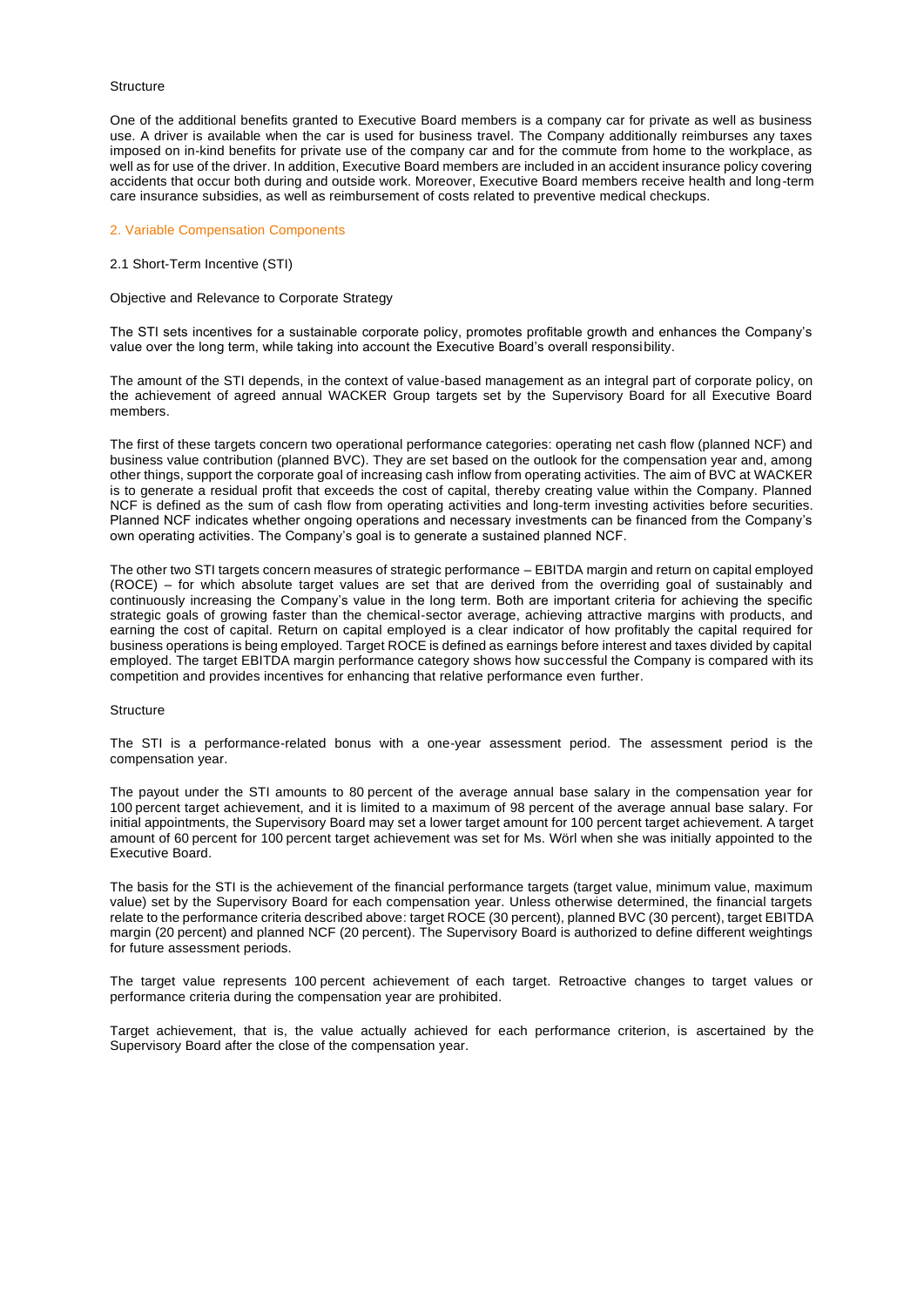Target achievement is converted into a target achievement factor ("TAF") for each performance criterion, applying the following system.

| If target achievement<br>$\leq$ minimum value: | $TAF = 0$                                                                                                     |
|------------------------------------------------|---------------------------------------------------------------------------------------------------------------|
| If target achievement<br>$\leq$ target value:  | $TAF =$ (target achievement – minimum value) / (target value – minimum value)                                 |
| lf target achievement<br>> target value:       | $\int TAF = 1 +$ (target achievement – target value) / (maximum value – target value);<br>but not more than 2 |
|                                                |                                                                                                               |

The annual overall target achievement factor corresponds to the sum of the weighted target achievement factors for the individual performance criteria. Next, the overall target achievement factor is converted by means of a formula into a bonus percentage representing the target-achievement success level on a scale from 0 percent to a maximum of 98 percent (or a lower maximum for Executive Board members appointed for the first time). Upon her initial appointment to the Executive Board, a maximum of 77 percent was set for Ms. Wörl.

The gross STI payout amount is calculated by multiplying the bonus percentage by the average annual base salary for the compensation year.

The gross STI payout amount is determined by the Supervisory Board in March of the year that follows the respective compensation year. The STI is due and payable with the fixed salary for the month that follows the month in which it is determined.

#### 2.2. Long-Term Incentive (LTI)

Objective and Relevance to Corporate Strategy

The LTI sets incentives for a sustainable corporate policy, promotes profitable growth and enhances the Company's value over the long term, while taking into account the Executive Board's overall responsibility. Furthermore, the concept ensures that the members of the Executive Board participate in positive and negative developments at the Company over a longer period.

The overall target achievement factor for the LTI is based on financial and non-financial performance targets of strategic relevance to the Company. In terms of the financial performance criteria target ROCE, planned BVC, target EBITDA margin and planned NCF, the incentives to promote the business strategy described above for the STI apply here also. There is also a focus on non-financial goals: the total target achievement factor also comprises non-financial strategic and ESG targets. When setting these targets, the Supervisory Board can particularly focus on key strategic topics for the compensation year in the categories of growth, competitive position, innovations, successful project completions or progress in digital transformation.

As one of the five strategic corporate goals, sustainability is a core element of WACKER's business model. When setting its targets, the Supervisory Board can consider especially the sustainable development goals published in the non-financial report for the WACKER Group and those published for Wacker Chemie AG, which are contained in the respective annual report. These goals include, for example, the reduction of specific  $CO<sub>2</sub>$  emissions and of specific energy consumption, the accident rate, raising the share of sustainable products in the product portfolio, an d even employee and customer satisfaction.

#### **Structure**

The LTI provides for a three-year assessment period and for a subsequent requirement to acquire shares coupled with a three-year holding period. The assessment period comprises the compensation year and the two fiscal years immediately preceding the compensation year. The three-year assessment period is thus forward-looking in relation to the compensation year and retrospectively in relation to the two preceding fiscal years.

The LTI payout amounts to 100 percent of the average annual base salary in the compensation year for 100 percent target achievement, and the calculated bonus is limited to a maximum of 122 percent of the average annual base salary. For initial appointments, the Supervisory Board may set a lower target amount for 100 percent target achievement. A target amount of 80 percent for 100 percent target achievement was set for Ms. Wörl when she was initially appointed to the Executive Board.

The basis for the LTI is the achievement of the performance criteria defined by the Supervisory Board for the compensation year and for the two other fiscal years of the assessment period. The Supervisory Board defines the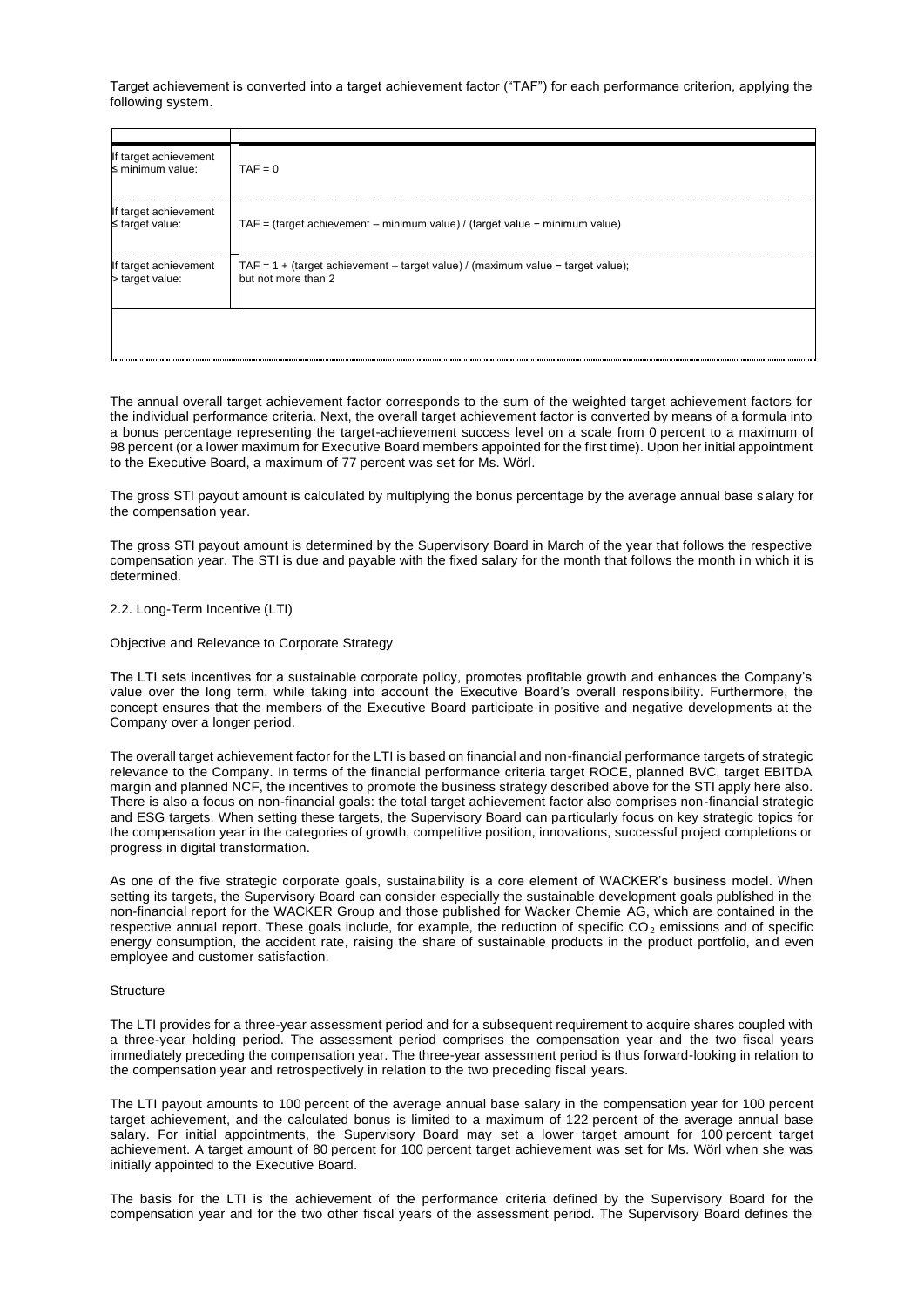performance criteria for each compensation year.

Unless otherwise determined, the financial targets relate to the following performance criteria: target ROCE (25 percent), planned BVC (25 percent), target EBITDA margin (20 percent) and planned NCF (20 percent). The nonfinancial targets (10 percent) comprise strategic targets, as well as environmental, social and corporate-governance (ESG) targets for sustainable business development. The Supervisory Board selects one or two strategic and/or ESG targets, but at least one ESG target, for each year. If several strategic and ESG targets are specified, each strategic and ESG target is weighted equally unless determined otherwise by the Supervisory Board for the respective compensation year.

The Supervisory Board is authorized to change the relative weightings among and between financial and non-financial performance criteria for future assessment periods.

For the compensation year, the Supervisory Board sets a target value, a minimum value and a maximum value for each financial and non-financial performance criterion. The target value represents 100 percent achievement of each target. If the achievement of a non-financial target is not determinable and measurable, the Supervisory Board defines an alternative method for measuring achievement of that non-financial target as regards the compensation year and sets a target value and, where applicable, minimum and maximum values. Retroactive changes to target values or performance criteria during the compensation year are prohibited.

Target achievement, that is, the value actually achieved for each performance criterion, is determined by the Supervisory Board for each fiscal year of the assessment period after the close of the respective fiscal year.

Target achievement is converted into a target achievement factor ("TAF") for each performance criterion, applying the following system.

| lf target achievement<br>≤ minimum value: | $TAF = 0$                                                                                                                         |
|-------------------------------------------|-----------------------------------------------------------------------------------------------------------------------------------|
| lf target achievement<br>≤ target value:  | TAF = (target achievement - minimum value) / (target value - minimum value)                                                       |
| lf target achievement<br>> target value:  | $\textsf{TAF} = 1 + \textsf{(target achievement - target value)} / \textsf{(maximum value - target value)}$ ; but not more than 2 |
|                                           |                                                                                                                                   |

The annual overall target achievement factor corresponds to the sum of the weighted target achievement factors for the individual performance criteria.

Next, the overall target achievement factor (sum of the target achievement factors in the performance criteria) for the compensation year is converted by means of a formula into a bonus percentage representing the target-achievement success level on a scale from 0 percent to a maximum of 122 percent (or a lower maximum for Executive Board members appointed for the first time). Upon her initial appointment to the Executive Board, a maximum of 103 percent was set for Ms. Wörl.

The calculated bonus under the LTI is derived from the bonus percentages for the compensation year and from averages of the bonus percentages for the two years immediately preceding the compensation year.

The 2021 compensation year was the first year for which non-financial performance criteria (ESG and strategic targets) were applied. For that reason, these performance criteria are not included when the overall target achievement factors and bonus percentages are calculated for the 2019 and 2020 compensation years. To depict the three-year assessment period, it was therefore necessary to apply a transitional rule, described in more detail under A III. 2.2, "LTI Target Achievement and Determination of the Bonus Percentage for 2021" and involving the use of a fixed bonus percentage, to determine the calculated bonus for the 2021 and 2022 compensation years (with the 2019–2021 and 2020–2022 assessment periods).

The calculated bonus under the LTI is arrived at by taking the average of the bonus percentages during the assessment period and multiplying it by the average annual base salary for the compensation year.

The Supervisory Board has the option to increase or reduce this calculated bonus by as much as 30 percent at its own discretion, taking into account all circumstances, the Executive Board's performance and the achievement of ESG and strategic targets. The calculated virtual gross payout under the LTI thus obtained is determined by the Supervisory Board in March of the year that follows the compensation year. The amount of the calculated net payout is determined individually for each Executive Board member, depending on that member's personal tax situation, and invested in Company stock. Any resulting fractions of shares are paid out in cash. The number of shares is governed by the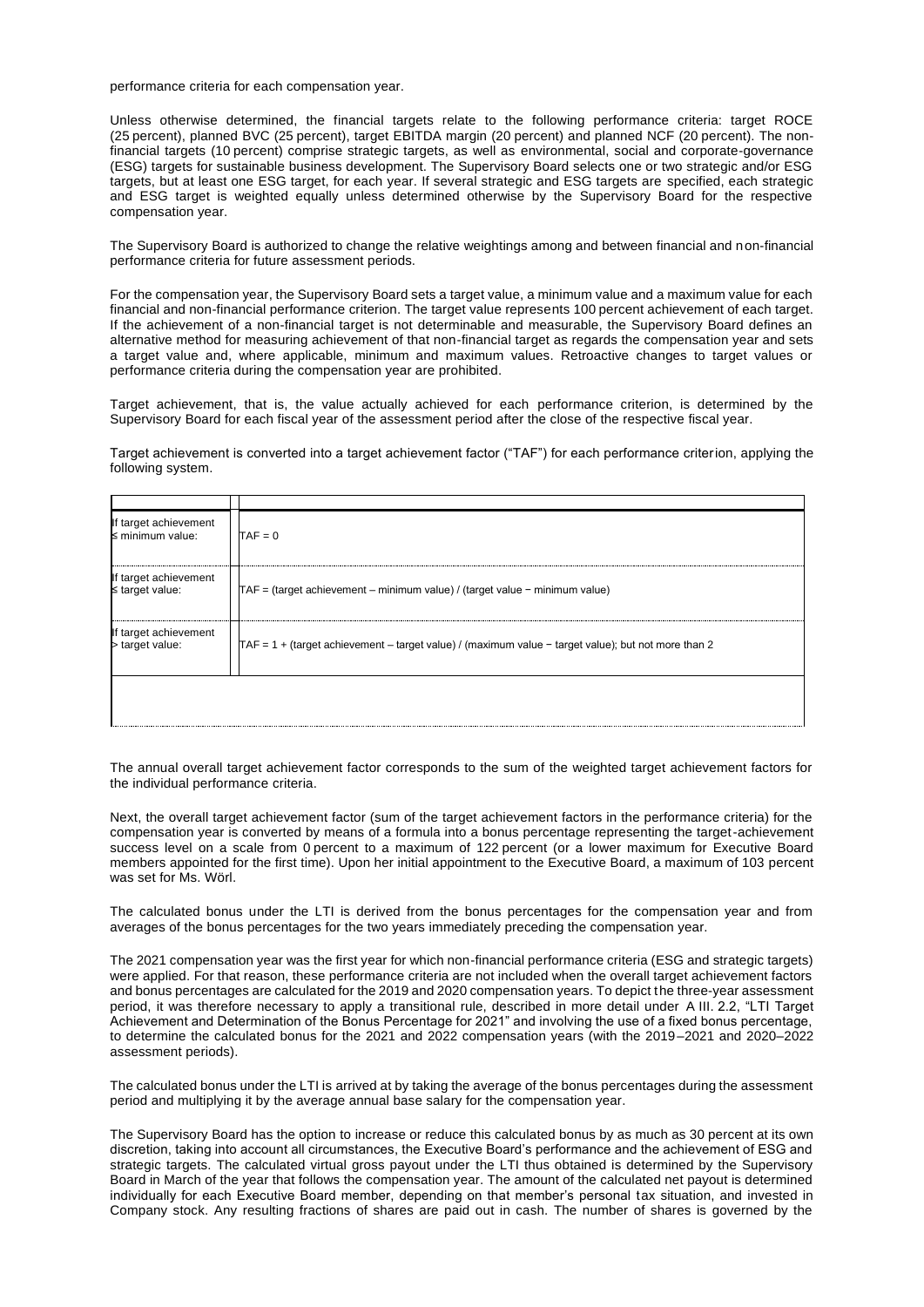Company's Xetra closing share price on the first exchange trading day after the date of the Annual Shareholders' Meeting (reference date). The Company acquires the shares in the name and for the account of the respective Executive Board member. They are held in custody in a restricted securities account in the name of the respective Executive Board member at a bank designated by the Company. The shares are subject to a holding period of three years from the reference date.

2.3 Commencement and Termination of Membership During the Year, Other Exceptional Incidents or Developments

If the Executive Board member has worked for the Company for less than twelve months in a specific year, the gross payout under the STI and the virtual gross payout under the LTI are prorated accordingly. This applied in 2021 to Dr. Staudigl, who stepped down from the Company's Executive Board effective at the end of the 2021 Annual Shareholders' Meeting, and to Ms. Wörl, who was appointed as a new member of the Executive Board at that same time.

If the employment relationship is ended through resignation of the Executive Board member or termination by the Company, or if the employment relationship is not extended, the STI and LTI entitlements remain subject to the contract terms governing settlement and payout. Moreover, the required holding periods for the shares of two and three years, respectively, under the LTI remain intact until regular expiration.

This applied in 2021 to Dr. Staudigl, who stepped down from the Company's Executive Board effective at the end of the 2021 Annual Shareholders' Meeting.

If the employment relationship is ended by the Executive Board member's death or permanent occupational disability, the prorated virtual gross payout for the LTI is paid out in cash, instead of in shares, in the month after its contractually stipulated determination. The required holding period for all shares acquired as variable compensation ends early at the close of the calendar month in which the employment relationship ends.

#### 3. Other Benefits

The Supervisory Board is authorized to grant additional benefits to newly appointed Executive Board members. Such benefits can be agreed for a limited time or for the full duration of the service agreement. The benefits may include reimbursements of forfeited variable compensation at a previous employer or of other financial disadvantages, as well as benefits associated with relocation (e.g. moving expenses, cost of running two households).

These types of benefits are offered to create an incentive for highly qualified individuals to join the Company's Executive Board by compensating them for any financial losses associated with a transfer.

Finally, members of the Executive Board may, in individual cases, be indemnified for legal expenses and attorney's fees (including any taxes imposed on the resulting in-kind benefit), because members of the Executive Board should not have to bear any financial losses arising from decisions they made and other actions they took in the context of due diligence. Such indemnification is subject to the Supervisory Board determining, after an examination of the facts, that the Executive Board member has not breached due diligence, and to agreement on a clawback clause if it is found that the Executive Board member acted in culpable breach of duty against the Company. If there is a dispute regarding whether the Executive Board member applied the due diligence of an ordinary, conscientious managing director, the burden of proof is on that member (Section 93 (2), sentence 2 of the German Stock Corporation Act).

### III. Compensation of Individual Active and Former Executive Board Members in the Reporting Year

#### 1. Compensation "Granted and Owed" (Section 162 (1), sentence 1 of the German Stock Corporation Act), Including Presentation of Relative Shares (Section 162 (1), sentence 2, No. 1 of the German Stock Corporation Act)

In accordance with Section 162 (1), sentence 1, and Section 162 (1), sentence 2, no. 1 of the German Stock Corporation Act, as of 2021, all fixed and variable compensation components "granted and owed" to each member of the Executive Board in 2021 must be disclosed in the compensation report. The compensation indicated as "granted and owed" is dependent on whether the activity on which compensation was based was performed in full in 2021, giving rise to a corresponding legal obligation of the Company toward the Executive Board members. The amount disclosed also includes those compensation components that were fully earned in the reporting year even if – like the STI and the LTI – they are not, respectively, paid out or invested in shares until the year that follows the reporting year.

The following active Executive Board members received compensation in 2021:

- − Dr. Rudolf Staudigl, member of the Executive Board, president and CEO until the end of the 2021 Annual Shareholders' Meeting
- − Dr. Christian Hartel, member of the Executive Board and personnel director, and as of the end of the 2021 Annual Shareholders' Meeting, president and CEO
- Dr. Tobias Ohler, member of the Executive Board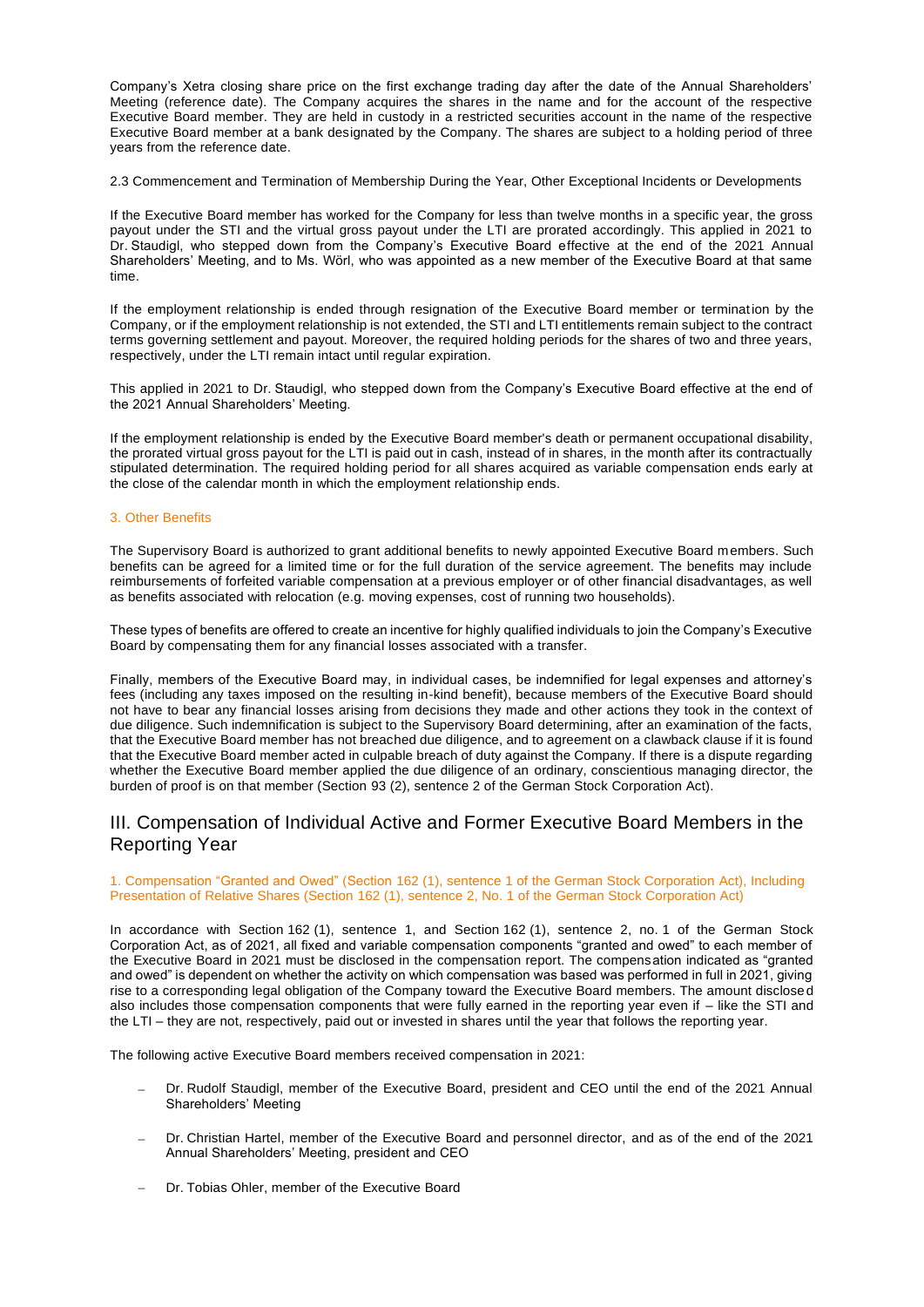- − Auguste Willems, member of the Executive Board
- − Angela Wörl, member of the Executive Board and personnel director since the end of the 2021 Annual Shareholders' Meeting

The individual compensation components are described above in section A. II., "Compensation Components in 2021 at a Glance."

The compensation components and the relative shares of fixed and variable compensation components relative to total compensation are presented pro rata for the Executive Board activity performed, respectively, as president and CEO and as an ordinary Executive Board member by those Executive Board members who were active in 2021.

Compensation "granted and owed" within the meaning of Section 162 (1), sentence 1, of the German Stock Corporation Act in 2021, including presentation of relative shares within the meaning of Section 162 (1), sentence 2, no. 1 of the German Stock Corporation Act

|                                                 |                           |                        | Fixed compensation | Variable compensation |         |           |                       | Share of<br>fixed                                         | Share of<br>variable                                                 |
|-------------------------------------------------|---------------------------|------------------------|--------------------|-----------------------|---------|-----------|-----------------------|-----------------------------------------------------------|----------------------------------------------------------------------|
| €                                               | Fixed<br>compensatio<br>n | Additional<br>benefits | Total              | STI                   | LTI     | Total     | Total<br>compensation | compensatio<br>n relative to<br>total<br>compensatio<br>n | compensatio<br>n relative to<br>total<br>compensatio<br>$\mathsf{n}$ |
| <b>Active Executive</b><br><b>Board members</b> |                           |                        |                    |                       |         |           |                       |                                                           |                                                                      |
| President and CEO                               |                           |                        |                    |                       |         |           |                       |                                                           |                                                                      |
| Dr. Rudolf Staudigl<br>(until May 12, 2021)     | 321,270                   | 29,308                 | 350,578            | 311,632               | 300,709 | 612,341   | 962,919               | 36%                                                       | 64%                                                                  |
| Dr. Christian Hartel<br>(from May 13, 2021)     | 476,190                   | 102,020                | 578,210            | 461,904               | 445,714 | 907,618   | 1,485,828             | 39%                                                       | 61%                                                                  |
| Members of the<br><b>Executive Board</b>        |                           |                        |                    |                       |         |           |                       |                                                           |                                                                      |
| Dr. Christian Hartel<br>(until May 12, 2021)    | 211,746                   | 20,174                 | 231,920            | 205,394               | 198,195 | 403,589   | 635,509               | 36%                                                       | 64%                                                                  |
| Auguste Willems                                 | 610,000                   | 52,003                 | 662,003            | 591,700               | 570,960 | 1,162,660 | 1,824,663             | 36%                                                       | 64%                                                                  |
| Dr. Tobias Ohler                                | 610,000                   | 61,375                 | 671,375            | 591,700               | 570,960 | 1,162,660 | 1,834,035             | 37%                                                       | 63%                                                                  |
| Angela Wörl<br>(from May 13, 2021)              | 253,968                   | 22,831                 | 276,799            | 193,016               | 195,047 | 388,063   | 664,862               | 42%                                                       | 58%                                                                  |
|                                                 |                           |                        |                    |                       |         |           |                       |                                                           |                                                                      |

When he became president and CEO, Dr. Hartel's annual base salary was increased from €580,000 gross to €750,000 gross; the increase was implemented pro rata in May of 2021. Included within additional benefits are costs reimbursed in the amount of €67,033 (including applicable taxes) for security measures that the Supervisory Board approved for Dr. Hartel in 2021 when he was appointed president and CEO.

#### 2. Target Achievement and Determination of the Bonus Percentage for 2021

2.1 STI Target Achievement and Determination of the Bonus Percentage for 2021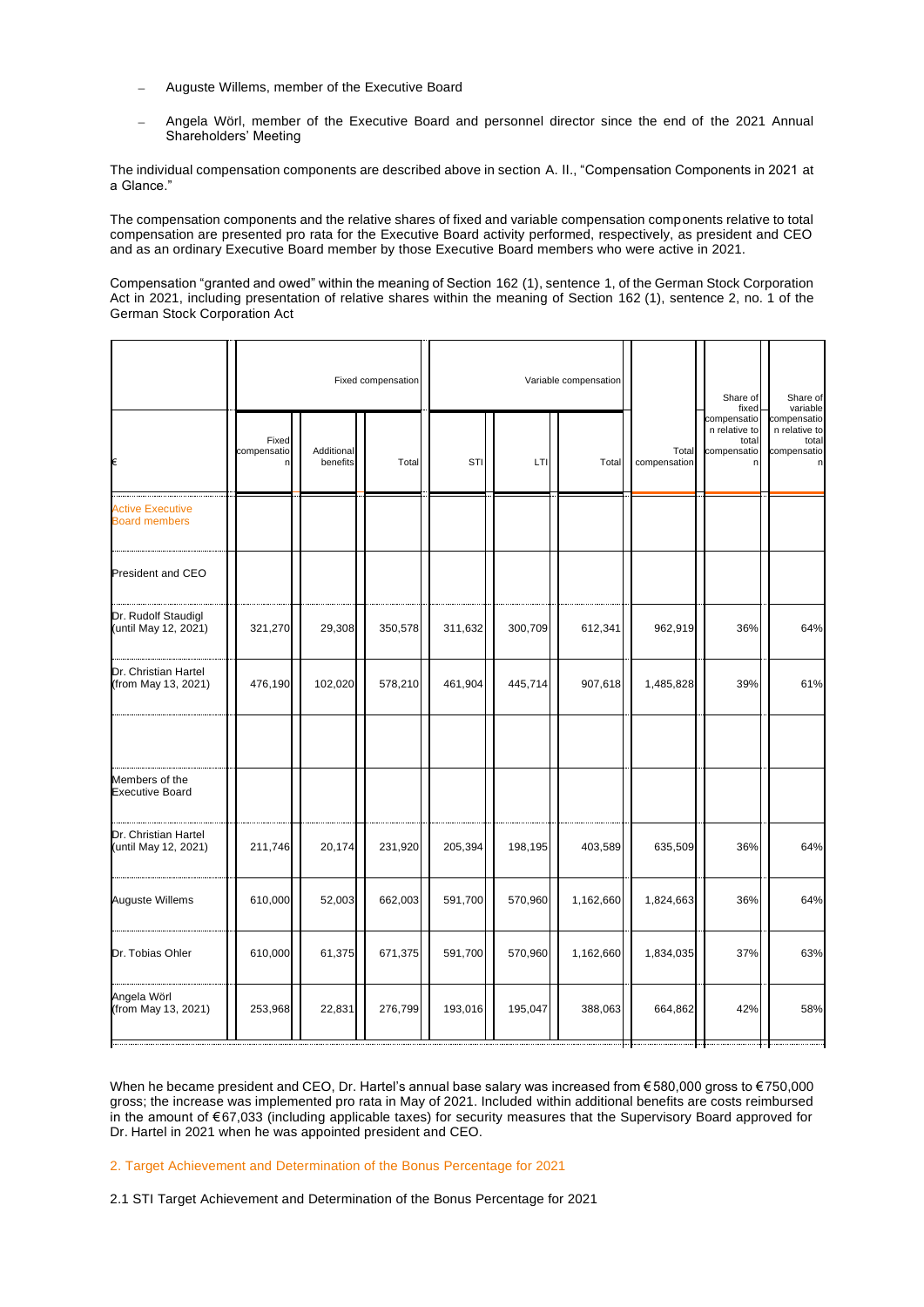The following paragraphs describe how the STI performance criteria for 2021 were applied and the agreed targets were achieved.

The Supervisory Board set target corridors for 2021 for each of the relevant performance categories: target ROCE (30 percent), planned BVC (30 percent), target EBITDA margin (20 percent) and planned NCF (20 percent).

In 2021, the target achievement factors were 2.00 for target ROCE, 2.00 for planned BVC, 1.80 for target EBITDA margin and 2.0 for planned NCF. Aggregation of the individual components produced an overall target achievement factor for 2021 of 1.96. The overall target achievement factor corresponds to the sum of the weighted target achievement factors in the four performance categories.

Derived from this overall target achievement factor of 1.96 were regular and initial-appointment bonus percentages of 97 percent and 76 percent, respectively, for 2021.

2.2 LTI Target Achievement and Determination of the Bonus Percentage for 2021

The following paragraphs describe how the LTI performance criteria for 2021 were applied and the agreed targets were achieved.

The Supervisory Board set target corridors for 2021 for each of the relevant performance criteria: target ROCE (25 percent), planned BVC (25 percent), target EBITDA margin (20 percent) and planned NCF (20 percent), as well as for the ESG target (10 percent).

In 2021, the target achievement factors were 2.00 for target ROCE, 2.00 for planned BVC, 1.80 for target EBITDA margin, 2.00 for planned NCF and 1.16 for the ESG target. Aggregation of the individual components produced an overall target achievement factor for 2021 of 1.88. The overall target achievement factor corresponds to the sum of the weighted target achievement factors in the five performance categories.

The overall target achievement factor was then converted by means of a formula into regular and initial-appointment bonus percentages of 119 percent and 100 percent, respectively, for 2021.

The calculated bonus under the LTI is arrived at by taking the average of the bonus percentages of the three-year assessment period and multiplying it by the average annual base salary for the compensation year.

For the transitional phase, bonus percentages of 21 percent (regular) and 17 percent (initial appointment) were contractually stipulated for the 2019 compensation year, and bonus percentages of 93 percent (regular) and 74 percent (initial appointment) for the 2020 compensation year.

This is equivalent to a three-year average bonus percentage of 78 percent (regular) and 64 percent (initial appointment).

As provided for in the Executive Board compensation system (and described above under A. II. 2.2), the Supervisory Board increased the calculated bonus by a discretionary factor of 1.2 in 2021, taking into account all circumstances, the Executive Board's performance and the achievement of ESG and strategic targets.

3. Compliance with Maximum Compensation Limits (Section 162 (1), Sentence 2, No. 7 of the German Stock Corporation Act)

There is a limit ("maximum compensation") for the total compensation to be granted to members of the Executive Board for a specific year (the sum total of all compensation amounts spent for that year, including annual base salary, variable compensation components (STI and LTI), pension expenses (service cost) and all additional benefits of Executive Board members) – irrespective of whether they are paid out in that year or at a later date. The maximum compensation for the President and Chief Executive Officer is € 3,900,000 gross; for each of the other Executive Board members, it is €2,800,000 gross. Mr. Willems is an exception because of the actuarial measurement of his unchanged defined benefit pension (maximum compensation in the amount of € 3,200,000 gross). As the following table shows, the maximum compensation limits relating to the respective Executive Board activity were complied with in 2021. To account for the changes presented, the respective Executive Board compensation and the respective maximum compensation were calculated precisely, down to the exact number of days worked.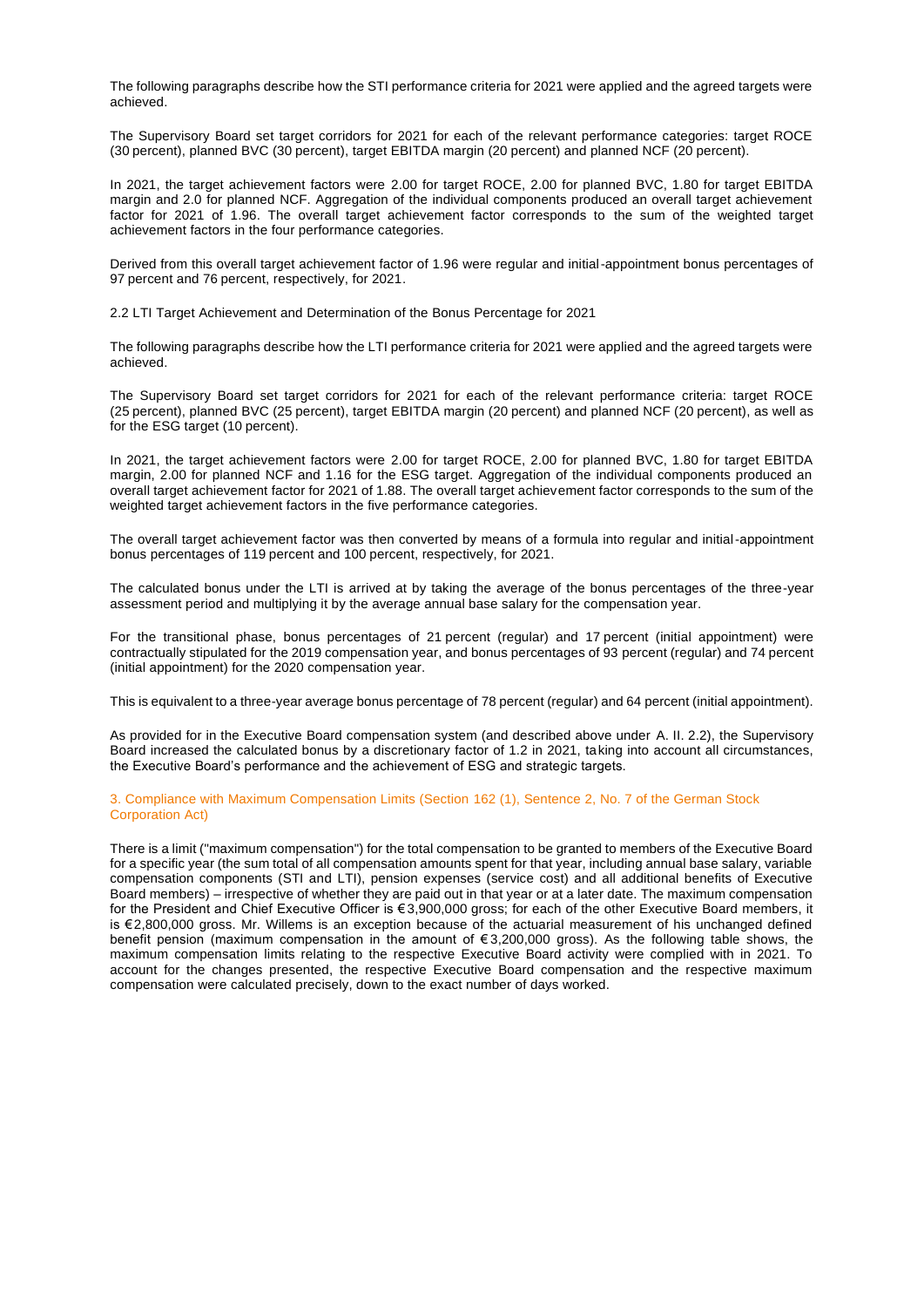| €                                          | Compensation<br>granted and owed | Service cost | Total<br>compensation<br>to be granted<br>in 2021 | Maximum<br>Compensation<br>(per year)<br>as set in 2021 |
|--------------------------------------------|----------------------------------|--------------|---------------------------------------------------|---------------------------------------------------------|
| .<br><b>Active Executive Board members</b> |                                  |              |                                                   |                                                         |
| President and CEO                          |                                  |              |                                                   |                                                         |
| Dr. Rudolf Staudigl (until May 12, 2021)   | 962,919                          |              | 962,919                                           | 1,423,810                                               |
| Dr. Christian Hartel (from May 13, 2021)   | 1,485,828                        | 143,663      | 1,629,491                                         | 2,476,190                                               |
|                                            |                                  |              |                                                   |                                                         |
| Members of the Executive Board             |                                  |              |                                                   |                                                         |
| Dr. Christian Hartel (until May 12, 2021)  | 635,509                          | 82,606       | 718,115                                           | 1,022,222                                               |
| Auguste Willems                            | 1,824,663                        | 722,263      | 2,546,926                                         | 3,200,000                                               |
| Dr. Tobias Ohler                           | 1,834,035                        | 173,155      | 2,007,190                                         | 2,800,000                                               |
| Angela Wörl (from May 13, 2021)            | 664,862                          | 106,690      | 771,552                                           | 1,777,778                                               |

#### 4. Malus and Clawback Provisions (Section 162 (1), Sentence 2, No. 4 of the German Stock Corporation Act

The Supervisory Board is authorized to reduce (i.e. curtail or cancel entirely) or, respectively, recover (claw back) all or part of the gross amount paid out under the STI and the virtual gross amount paid out under the LTI by as much as 100 percent in the event of a material breach of duty within the meaning of Section 93 of the German Stock Corporation Act, or a material breach of the Company's Code of Conduct by the Executive Board member during the assessment period – the relevant one-year assessment period in the case of the STI, the relevant three-year assessment period in the case of the LTI. In the event of subsequent discovery of a breach of duty within the meaning of Section 93 of the German Stock Corporation Act or of a material breach of the Company's Code of Conduct, all or part of any gross amounts paid out under the STI and the LTI may be clawed back up to two years after they were paid out. Payouts are reduced or, respectively, clawed back at the due discretion of the Supervisory Board. This provision applies for variable compensation earned beginning in 2021.

The Supervisory Board did not exercise its option to withhold or recover variable compensation components for 2021.

#### 5. Third-Party Compensation (Section 162 (2), No. 1 of the German Stock Corporation Act)

In 2021, no Executive Board member was promised or granted third-party compensation within the meaning of Section 162 (2), no. 1 of the German Stock Corporation Act.

#### 6. Early Termination Benefits (Section 162 (2), No. 2 of the German Stock Corporation Act)

If a service agreement is terminated early on grounds other than for cause, the amount of any severance payment may not exceed two annual compensation amounts nor the amount of compensation for the remaining term of the service agreement (the severance payment cap). The cap amount is calculated based on the total annual compensation (including additional benefits and the company pension) for the year preceding the termination and the expected total compensation for the current year.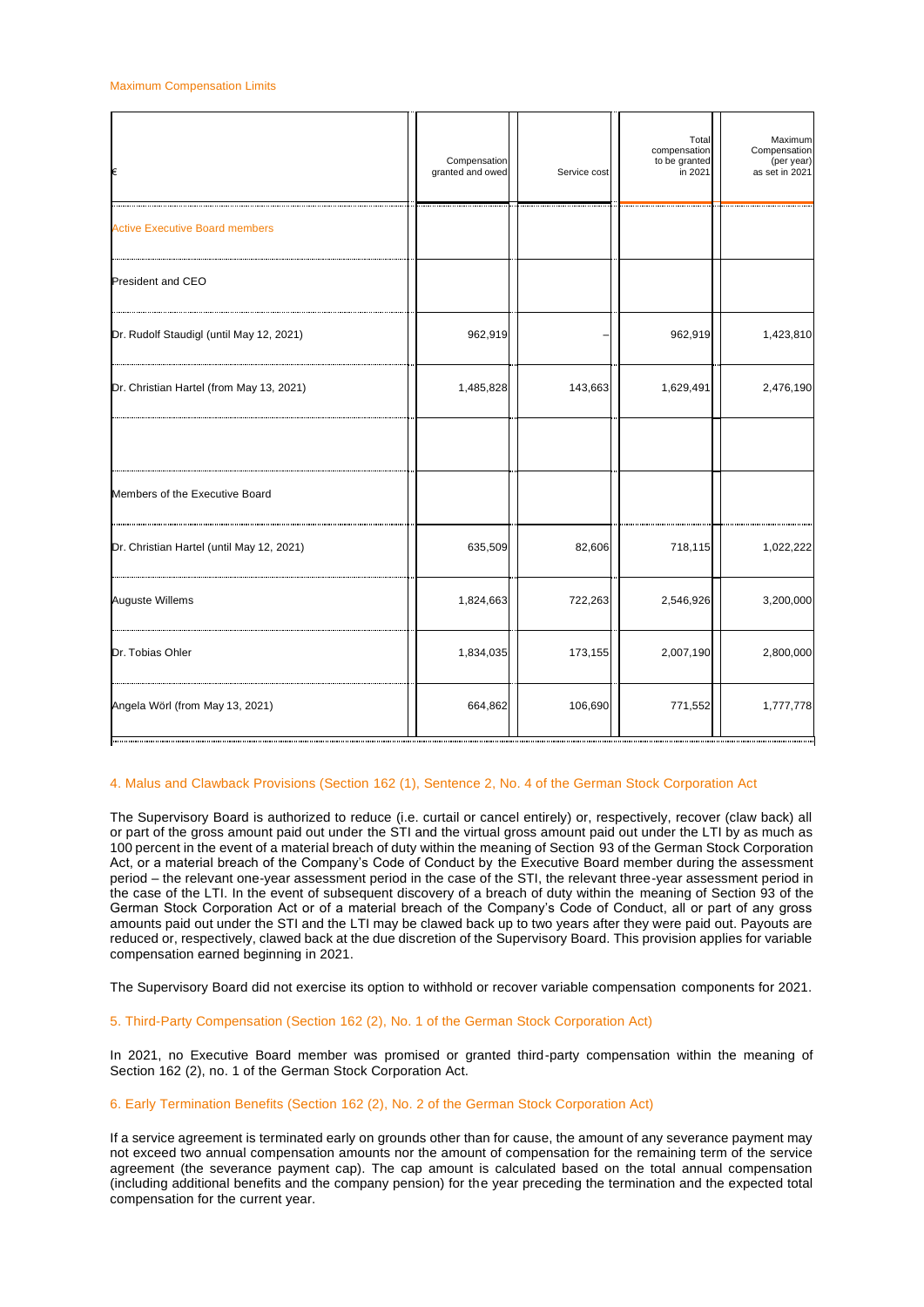In 2021, no Executive Board member was promised or granted early termination benefits within the meaning of Section 162 (2), No. 2 of the German Stock Corporation Act.

#### 7. Regular Termination Benefits (Section 162 (2), No. 3 of the German Stock Corporation Act)

Members of the Executive Board are restricted by post-employment non-compete agreements from engaging in competitive activities for a period of twelve months, respectively, after termination of the employment relationship. During this period, they are entitled to competitive-restriction compensation amounting to 50 percent of their most recent total annual compensation (fixed annual salary, STI and LTI), calculated based on the average of the last three years. Any benefits earned under a defined benefit pension plan through December 31, 2020, are offset against that compensation. Additionally offset is any income from an activity not subject to the non-compete agreement if, through this additional income, the total annual compensation of the last full year of service as an Executive Board member is exceeded. Any severance pay is offset against the competitive-restriction compensation.

Departing members of the Executive Board are additionally entitled to receive a company pension after they leave, for which service cost is incurred annually.

Pension Expenses (Service Cost) for Active Executive Board Members in 2021

| €                                         | 2021    |
|-------------------------------------------|---------|
| President and CEO                         |         |
| Dr. Rudolf Staudigl (until May 12, 2021)  |         |
| Dr. Christian Hartel (from May 13, 2021)  | 143,663 |
|                                           |         |
| Members of the Executive Board            |         |
| Dr. Christian Hartel (until May 12, 2021) | 82,606  |
| <b>Auguste Willems</b>                    | 722,263 |
| Dr. Tobias Ohler                          | 173,155 |
| Angela Wörl (from May 13, 2021)           | 106,690 |
|                                           |         |

The service cost includes the Company's contributions to the basic pension provided by Pensionskasse der Wacker Chemie VVaG.

Dr. Staudigl and Mr. Willems are entitled to a pension that is calculated as a percentage of the pensionable annual base salary and increases for each year of service up to a maximum percentage (60 percent). The pension amount is adjusted in line with the change in the referenced price index. Since 2016, increases in the annual salaries of Dr. Staudigl and Mr. Willems have taken the form of additional fixed, non-pensionable salary components and thus have no influence on the calculation of their pensions.

Owing to Dr. Staudigl's many years of service on the Executive Board, the maximum percentage had already been reached in 2016. For that reason, no more service costs were incurred for Dr. Staudigl in 2021.

The annual pension amounts under the old defined benefit plan for Dr. Hartel and Dr. Ohler were fixed at €152,250 gross for Dr. Hartel and at €261,000 gross for Dr. Ohler at the close of 2020, when the switch to a defined contribution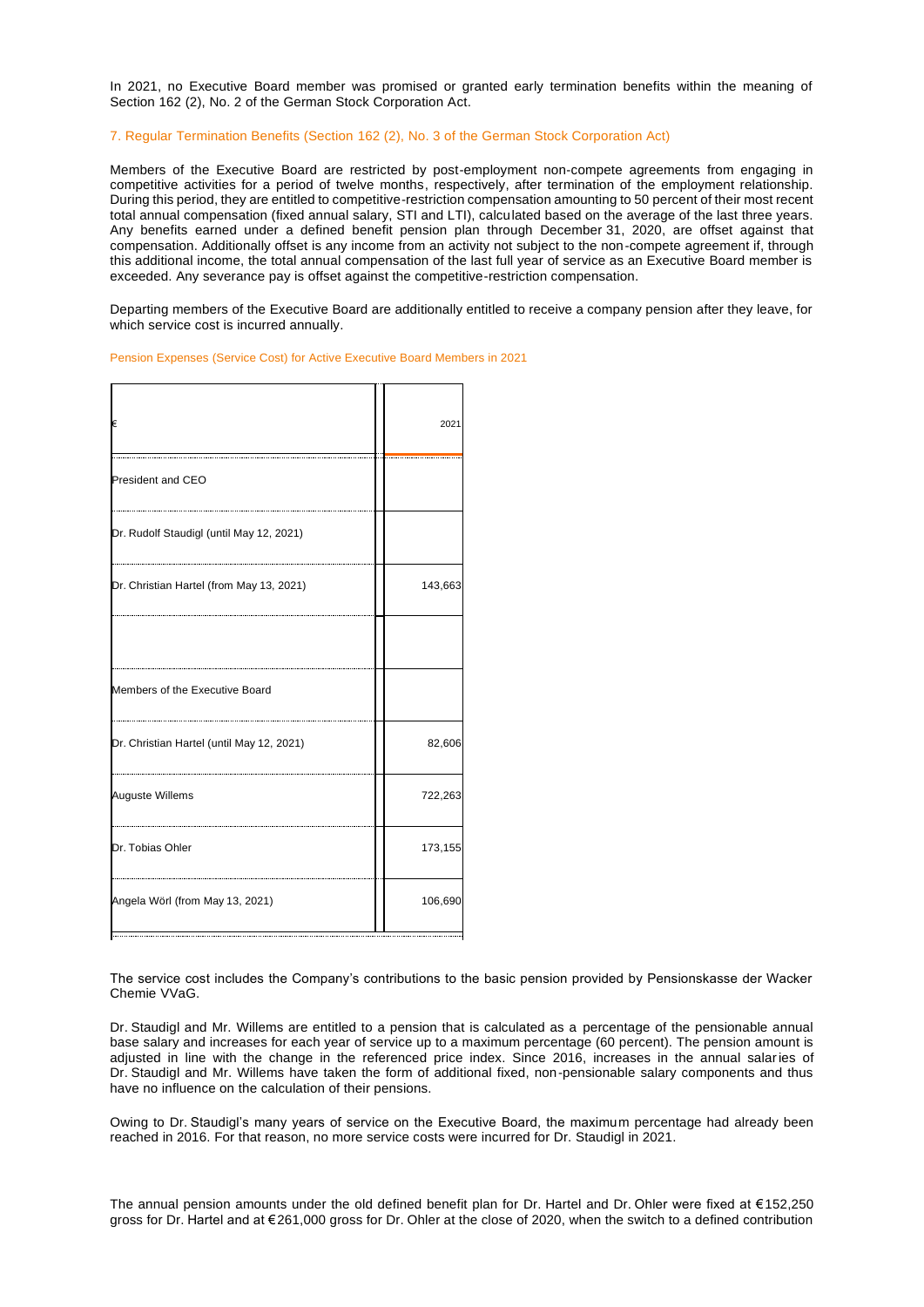plan took place effective from the beginning of 2021. These entitlements are vested. They will not accumulate any further, and they will not be adjusted for price increases before being paid out.

The switch from the old defined benefit pension plans (Past Service) to a defined contribution plan (Future Service) produced a reversal of the pension provision for Dr. Hartel in the amount of €3,801,180, an addition of €135,128 to the provision for Dr. Ohler and a reversal of the provision for Ms. Wörl in the amount of €698,765, brought about when she transferred to the new pension plan as a member of the Executive Board.

Provisions were recognized for the defined benefit plans for Dr. Hartel and Dr. Ohler in place before the switch effective January 1, 2021, and for the continuing defined benefit pension plan for Mr. Willems. They are listed in the table below.

Pension Provisions for Active Executive Board Members in 2021 (determined in accordance with IFRS rules)

| €                                     | 2021       |
|---------------------------------------|------------|
| <b>Active Executive Board members</b> |            |
| Dr. Christian Hartel                  | 4,209,890  |
| <b>Auguste Willems</b>                | 10,423,770 |
| Dr. Tobias Ohler                      | 8,046,584  |
| Angela Wörl                           | 964,258    |

Pension Provision for Dr. Staudigl – stepped down in 2021 (determined in accordance with IFRS rules)

| 13,206,425 | €                                                | 202' |
|------------|--------------------------------------------------|------|
|            | Active Executive Board member until May 12, 2021 |      |
|            | Dr. Rudolf Staudigl                              |      |

The provisions presented also cover periods of service at the Company prior to appointment to the Executive Board, as well as employee contributions to their company pensions (including deferred compensation through December 31, 2020).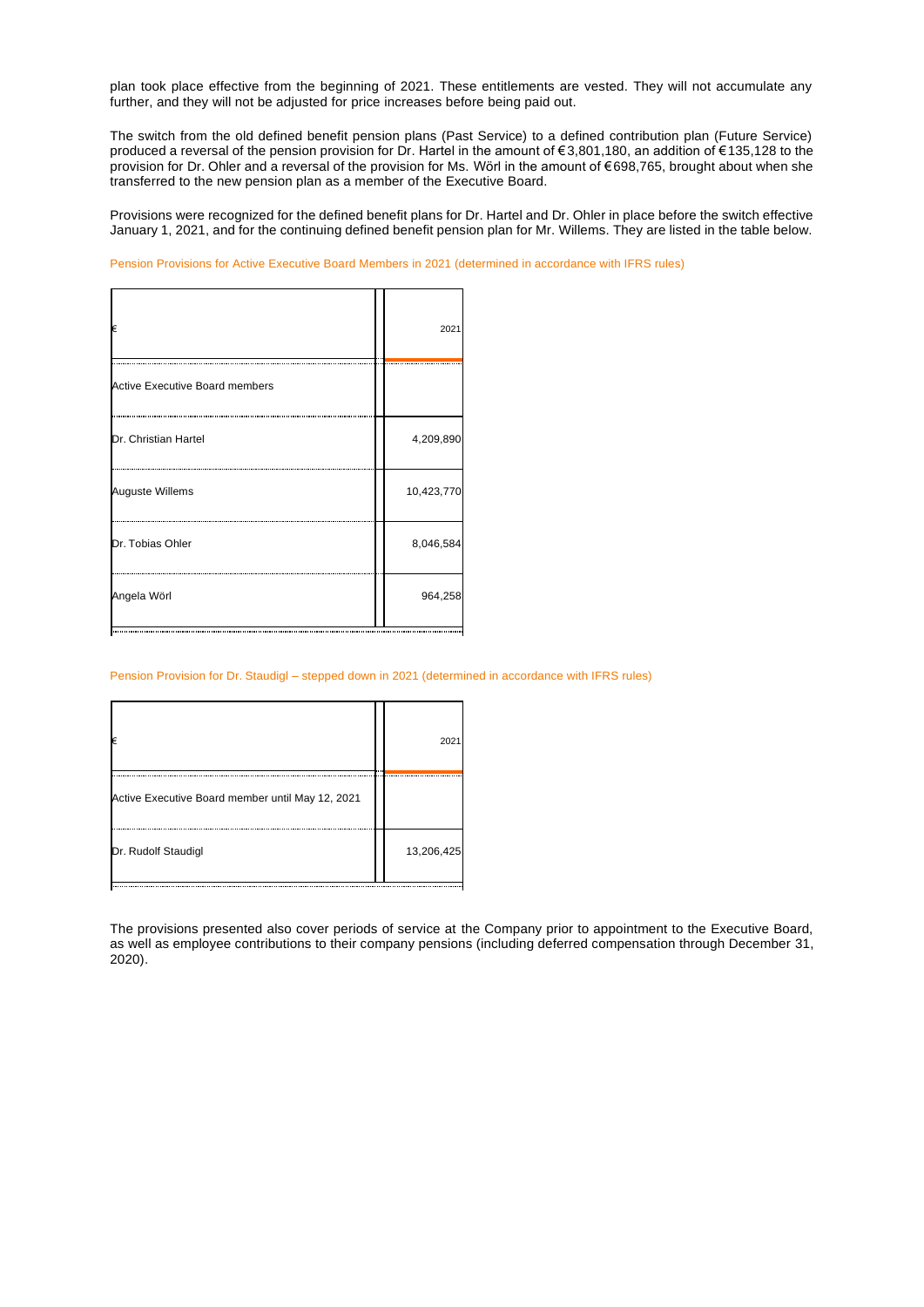#### 8. Benefits Promised and Granted to Executive Board Members Who Departed in The Reporting Year (Section 162 (2), No. 4 of the German Stock Corporation Act)

Compensation paid to Dr. Staudigl in the 2021 reporting year after his departure on May 13, 2021:

|                     | Competitive-<br>restriction<br>compensation<br>(from May 13, 2021) | Pension<br>(from Aug. $13,$<br>2021) | Other company<br>pension benefits<br>(from June 1, 2021) | Total<br>compensation | Share of fixed<br>compensation<br>relative to total<br>compensation | Share of variable<br>compensation<br>relative to total<br>compensation |
|---------------------|--------------------------------------------------------------------|--------------------------------------|----------------------------------------------------------|-----------------------|---------------------------------------------------------------------|------------------------------------------------------------------------|
| Dr. Rudolf Staudigl | 465,647                                                            | 180,299                              | 312.186                                                  | 958,133               | 100%                                                                | 0%                                                                     |

Following his departure from the Executive Board of the Company, Dr. Staudigl is entitled to compensation for restriction of competitive activities as described above. Competitive-restriction compensation is paid in monthly installments and amounts to €1,031,885 gross in total for 2021 and 2022. The other company pension benefits reported include a capital payout of deferred compensation.

Three months after his departure from the Executive Board – that is, from August 13, 2021 – Dr. Staudigl became entitled to a pension for the first time, in the amount of currently € 480,000 gross per year. Amounts paid out by the German statutory pension insurance system that are based on employer contributions by the Company are o ffset against that pension. In 2021, Dr. Staudigl received a prorated pension of € 180,299. His employment agreement provides that the pension is offset against the competitive-restriction compensation.

#### 9. Compensation of Former Executive Board Members in 2021

Compensation paid to former Executive Board members in 2021:

| €                                                                                                    |           |
|------------------------------------------------------------------------------------------------------|-----------|
| Former Executive Board members (≤ 10 years)                                                          |           |
| Dr. Joachim Rauhut                                                                                   | 160,803   |
| Dr. Wilhelm Sittenthaler                                                                             | 739,320   |
| Former Executive Board members and managing<br>directors and their surviving dependents (> 10 years) |           |
| <b>Total</b>                                                                                         | 1,371,041 |

In 2021, Dr. Wilhelm Sittenthaler, who departed from the Executive Board effective December 31, 2012, received €739,320. This amount includes capital payouts of deferred compensation. Dr. Joachim Rauhut, who departed effective October 31, 2015, received pension payments of € 160,803.

An amount of €1,371,041 relates to former Executive Board members and former managing directors who stepped down from their respective positions in the Company more than ten years ago, and to their surviving dependents.

None of the payments reported are performance-related.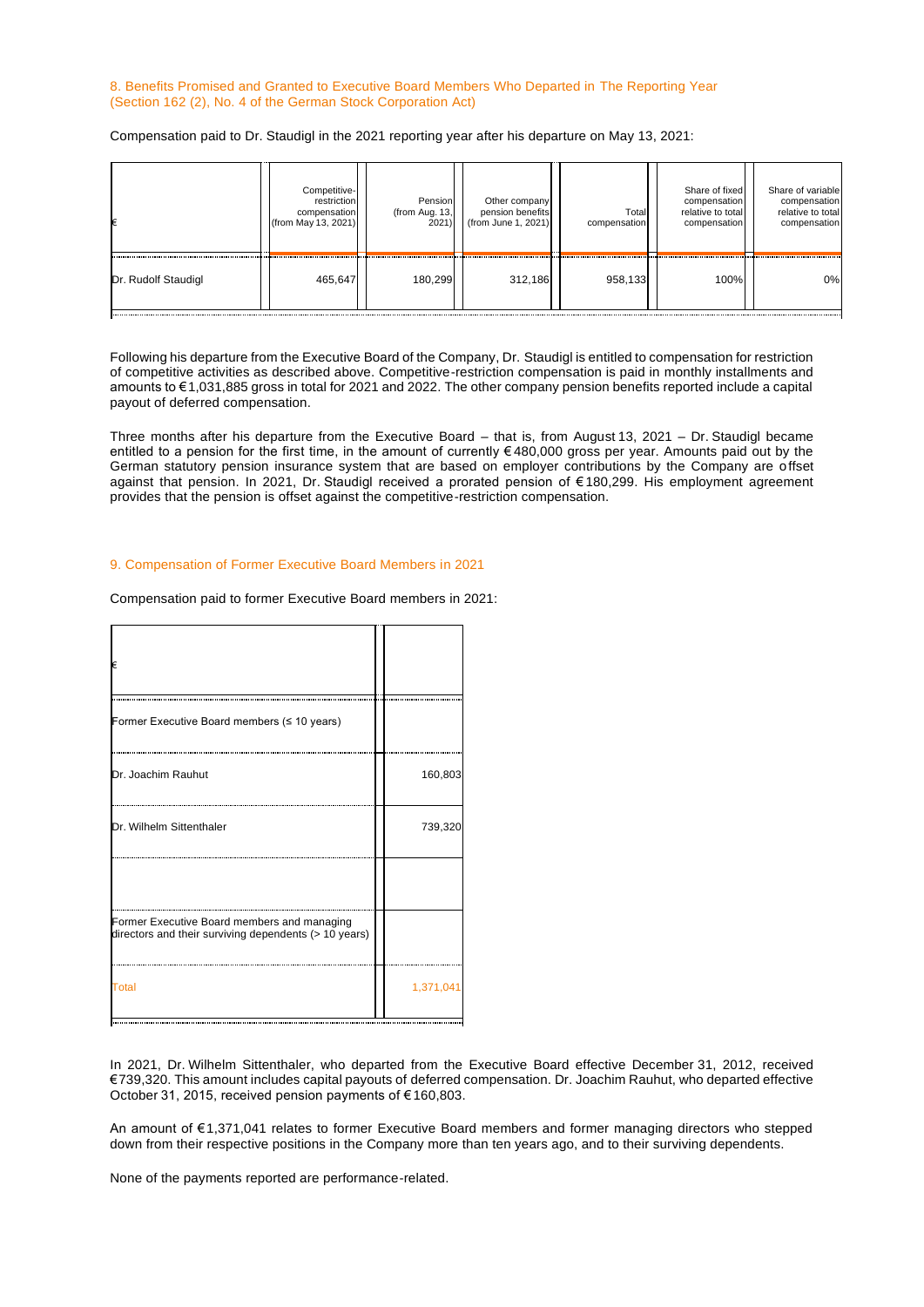# B. Compensation of the Supervisory Board

# I. Ratification by Shareholders of the Compensation Provisions and Compensation System for the Supervisory Board

Supervisory Board compensation is proposed by the Executive and Supervisory Boards, and determined by way of a shareholder resolution or by amending the Articles of Association.

The compensation provisions for the members of the Supervisory Board applicable for 2021 were adopted by the 2016 Annual Shareholders' Meeting effective from 2016 and ratified – together with the compensation system underlying the compensation provisions – by shareholders at the Annual Shareholders' Meeting on May 12, 2021, with 97.40 percent of the vote.

A complete description of the compensation system for the Supervisory Board can be found on the Company's website at https://www.wacker.com/cms/en-de/about-wacker/investor-relations/corporate-governance/compensation-systemsupervisory-board.html.

# II. Supervisory Board Compensation Components in 2021 at a Glance

#### Objective and Relevance to Corporate Strategy

Supervisory Board compensation takes into account the responsibilities assumed and the activities performed by Supervisory Board members. It promotes the business strategy and long-term development of the Company in that the nature of compensation is tailored to market needs, thereby making it possible to gain highly qualified indivi duals as members of the Supervisory Board.

#### **Structure**

Supervisory Board compensation is currently governed by Section 12 of the Company's Articles of Association. This section reads as follows:

#### Section 12 Compensation of the Supervisory Board

(1) The members of the Supervisory Board shall receive fixed annual compensation payable at the end of the financial year amounting to €90,000 (in words: ninety thousand euros). Members of the Supervisory Board who join or leave the Supervisory Board during a financial year shall receive a pro rata share of such compensation.

(2) The compensation outlined in Subsection 1 above shall be multiplied by a factor of 3 for the chairman of the Supervisory Board, by a factor of 2 for his deputy or a chairman of a committee and by a factor of 1.5 for any member of a committee. Where a person serves in more than one function, his additional functions shall not be taken into account, i.e. the chairman and his deputy shall not be entitled to additional factors if they serve on multiple committees and where members of the Supervisory Board serve on multiple committees, their service shall only be taken into account once.

(3) The Company shall reimburse the members of the Supervisory Board for their necessary expenses in the form of a flat fee. The flat fee shall be € 20,000 (in words: twenty thousand euros) per calendar year. The Company shall reimburse the members of the Supervisory Board for value-added tax provided that they are entitled to charge the Company this tax separately and they exercise this right.

(4) The Company shall arrange adequate insurance protection for the members off the Supervisory Board; in particular it shall take out D&O insurance for them.

The compensation of the Supervisory Board is entirely fixed in nature: no variable compensation components are provided for. The Articles of Association define fixed annual compensation for Supervisory Board members as € 90,000 (plus value-added tax). Owing to the additional time and effort involved in performing certain duties and in view of Recommendation G.17 of the German Corporate Governance Code, compensation for the Supervisory Board chairman is multiplied by a factor of 3. A factor of 2 is applied to the Chairman's deputy and to committee chairs, while compensation for committee members is multiplied by a factor of 1.5. Where a person serves in more than one function, his/her additional functions shall not be taken into account, which means that the chairman and his/her deputy shall not be entitled to additional factors if they serve on multiple committees. In instances where members of the Supervisory Board serve on multiple committees, their service shall only be taken into account once.

Supervisory Board members who join, or step down from, the Supervisory Board during the year receive prorated compensation.

The Company shall reimburse the members of the Supervisory Board for their necessary expenses in the form of a flat fee of €20,000 (any VAT payable being refunded). While expenses are reimbursed in December of the fiscal year in which they were incurred, the fixed annual compensation for that year is paid in January of the subsequent year.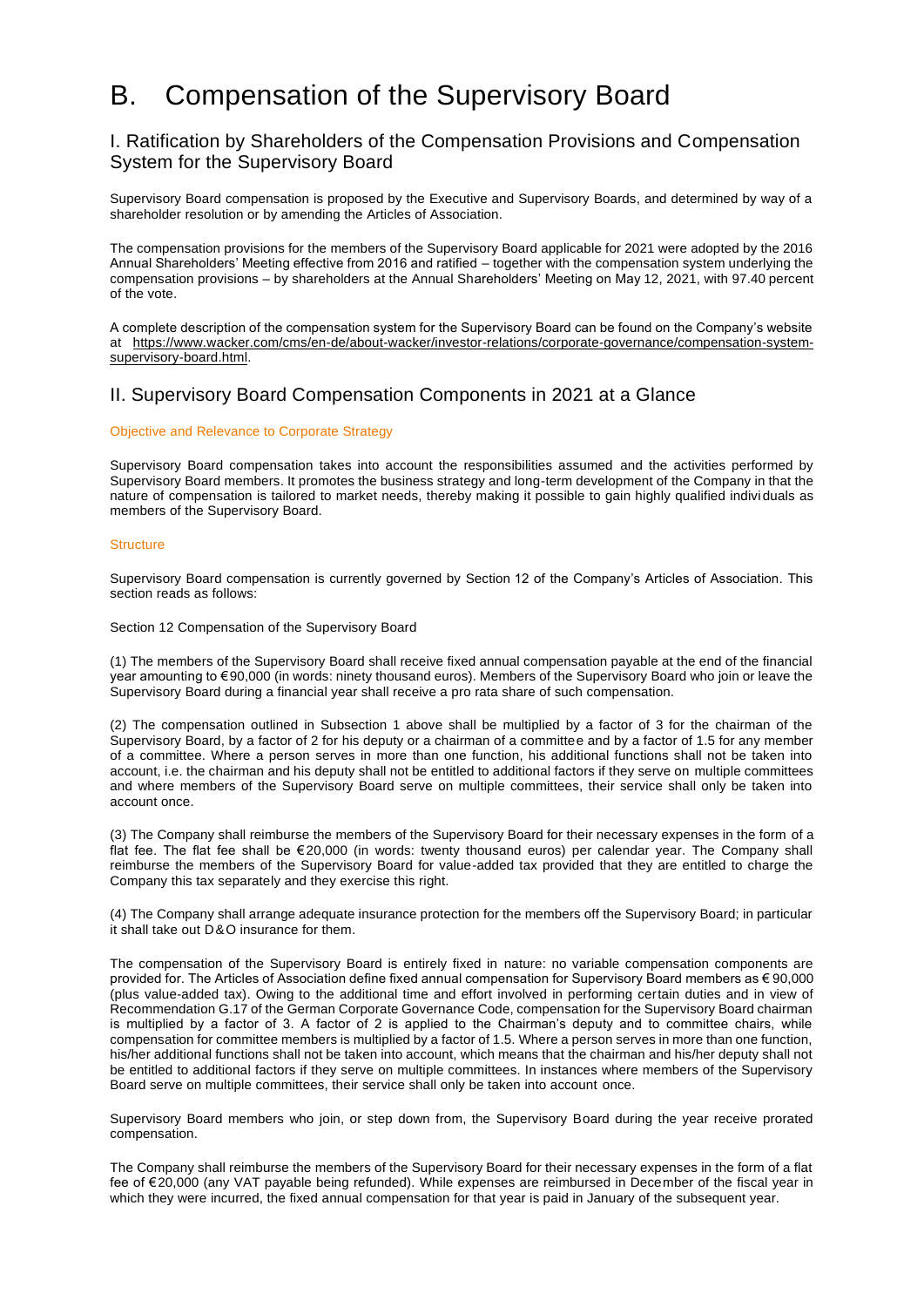The Company provides the members of the Supervisory Board with appropriate insurance coverage in the form of D&O insurance with no deductible.

The employee representatives are subject to the rules of the German Trade Union Confederation (DGB) and of the Association of Employed Academics and Executives in the Chemical Industry (VAA) concerning the transfer of supervisory board compensation.

# III. Compensation of Individual Supervisory Board Members Appointed in the 2021 Reporting Year

In accordance with Section 162 (1), sentence 1, and Section 162 (1), sentence 2, no. 1 of the German Stock Corporation Act, all compensation components "granted and owed" to each member of the Supervisory Board in 2021 must be disclosed in the Compensation Report, beginning in the 2021 reporting year. The compensation indicated as "granted and owed" is dependent on whether the activity on which compensation was based was performed in full in 2021, giving rise to a corresponding legal obligation of the Company toward the Executive Board members. The disclosure also includes those compensation components that were earned in the reporting year but not paid out until the year that follows the reporting year.

Compensation "Granted And Owed" (Section 162 (1), Sentence 1 of the German Stock Corporation Act) to Active Members of the Supervisory Board

| €                                       | Fixed<br>compensation | Flat<br>reimbursement<br>amount<br>for expenses | Variable<br>components | Total<br>compensation | Share of fixed<br>compensation<br>relative to total<br>compensation | Share of variable<br>compensation<br>relative to total<br>compensation |
|-----------------------------------------|-----------------------|-------------------------------------------------|------------------------|-----------------------|---------------------------------------------------------------------|------------------------------------------------------------------------|
| <b>Active Supervisory Board members</b> |                       |                                                 |                        |                       |                                                                     |                                                                        |
| Dr. Peter-Alexander Wacker              | 270,000               | 20,000                                          |                        | 290,000               | 100%                                                                | 0%                                                                     |
| Manfred Köppl                           | 180,000               | 20,000                                          |                        | 200,000               | 100%                                                                | 0%                                                                     |
| Peter Áldozó                            | 90,000                | 20,000                                          |                        | 110,000               | 100%                                                                | 0%                                                                     |
| Prof. Andreas H. Biagosch               | 90,000                | 20,000                                          |                        | 110,000               | 100%                                                                | 0%                                                                     |
| Dr. Gregor Biebl                        | 90,000                | 20,000                                          |                        | 110,000               | 100%                                                                | 0%                                                                     |
| <b>Matthias Biebl</b>                   | 90,000                | 20,000                                          |                        | 110,000               | 100%                                                                | 0%                                                                     |
| Ingrid Heindl                           | 90,000                | 20,000                                          |                        | 110,000               | 100%                                                                | 0%                                                                     |
| Markus Hautmann                         | 90,000                | 20,000                                          |                        | 110,000               | 100%                                                                | 0%                                                                     |
| Eduard-Harald Klein                     | 135,000               | 20,000                                          |                        | 155,000               | 100%                                                                | 0%                                                                     |
| Franz-Josef Kortüm                      | 180,000               | 20,000                                          |                        | 200,000               | 100%                                                                | 0%                                                                     |
| Barbara Kraller                         | 90,000                | 20,000                                          |                        | 110,000               | 100%                                                                | 0%                                                                     |
| <b>Beate Rohrig</b>                     | 90,000                | 20,000                                          |                        | 110,000               | 100%                                                                | $0\%$                                                                  |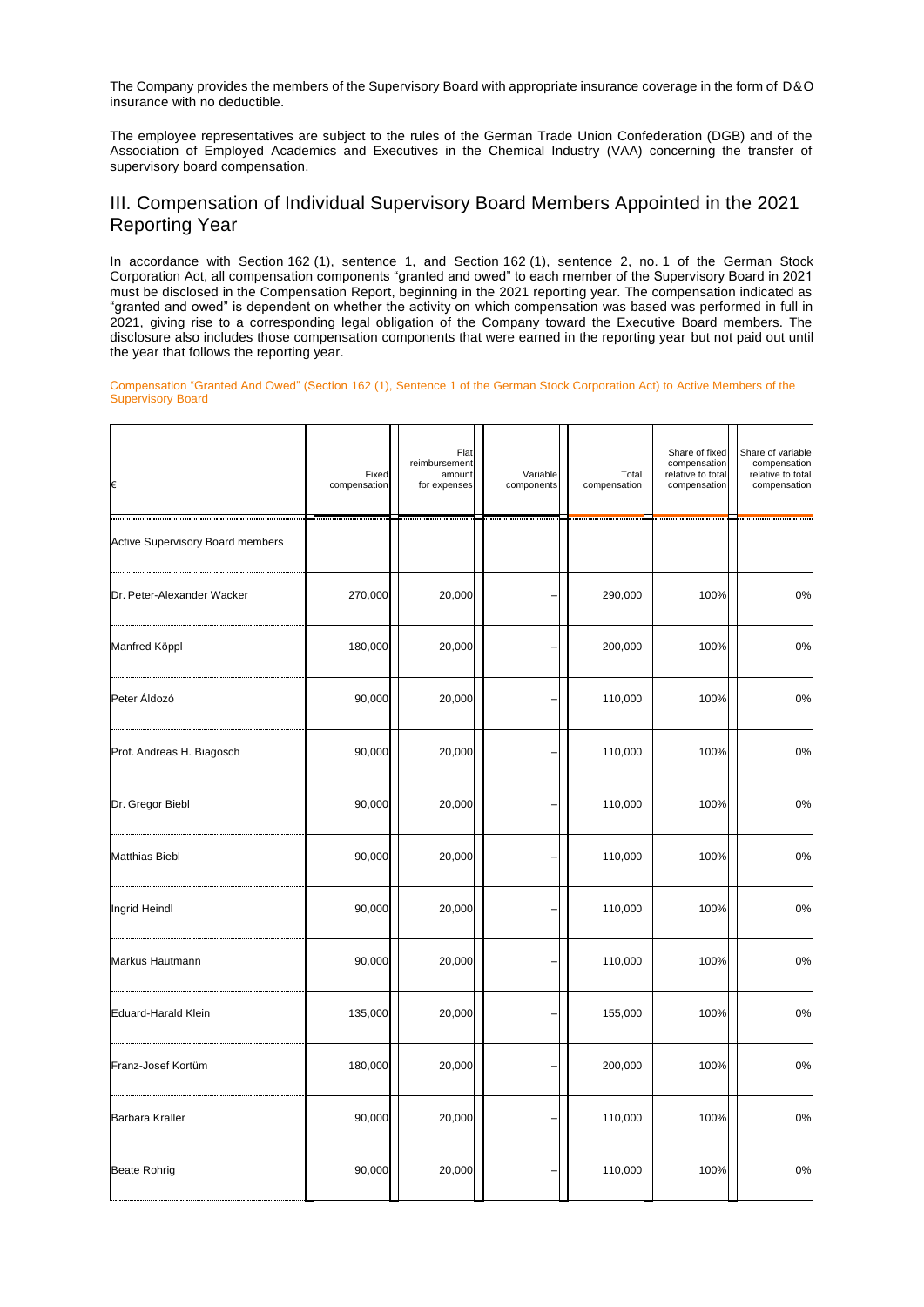| Dr. Birgit Schwab            | 90,000 | 20,000 | 110,000 | 100% | 0% |
|------------------------------|--------|--------|---------|------|----|
| Ann-Sophie Wacker            | 90,000 | 20,000 | 110,000 | 100% | 0% |
| Dr. Susanne Weiss            | 90,000 | 20,000 | 110,000 | 100% | 0% |
| Prof. Ernst-Ludwig Winnacker | 90,000 | 20,000 | 110,000 | 100% | 0% |

No compensation was granted or owed within the meaning of Section 162 (1), sentence 1 of the German Stock Corporation Act and Section 162 (1), sentence 2, no. 1 of the German Stock Corporation Act to any former Supervisory Board member in the 2021 reporting year.

# C. Comparative Presentation (Section 162 (1), Sentence 2, No. 2 of the German Stock Corporation Act)

The following table shows a comparison of the year-over-year change in the compensation of the members of the Executive and Supervisory Boards, the Company's earnings and the average compensation of employees (expressed as full-time equivalents) from the previous year to the reporting year. Section 26j (2) sentence 2 of the Introductory Act to the German Stock Corporation Act is applied in that the 5-year comparison of average full-time-equivalent employee compensation is built up year by year, starting with the change from 2020 to 2021.

Comparative Presentation of Year-Over-Year Change in Compensation of Executive and Supervisory Board Members, Earnings and Average Full-Time-Equivalent Employee Compensation

Note: to provide for better comparability beyond the requirements of Section 162 (1) sentence 2 No. 2 of the German Stock Corporation Act, the percentage change in compensation of all Executive and Supervisory Board members active in 2020 and 2021 (active presidents and CEOs, active Executive Board members, former Executive Board members, active Supervisory Board members) is presented in the table.

| Changes in %                                                             | From 2020<br>to 2021 |
|--------------------------------------------------------------------------|----------------------|
| <b>Compensation of Executive and</b><br><b>Supervisory Board members</b> |                      |
| Active presidents and CEOs                                               |                      |
| Dr. Rudolf Staudigl (until May 12, 2021)                                 | $-51$                |
| Dr. Christian Hartel (from May 13, 2021)                                 |                      |
| Total, active presidents and CEOs:                                       | 21                   |
|                                                                          |                      |

| Changes in %                              | From 2020<br>to 2021 |
|-------------------------------------------|----------------------|
| <b>Active Executive Board members</b>     |                      |
| Dr. Christian Hartel                      | $-51$                |
| Auguste Willems                           | 33                   |
| Dr. Tobias Ohler                          | 40                   |
| Angela Wörl                               |                      |
| Total for active Executive Board members: | 24                   |
|                                           |                      |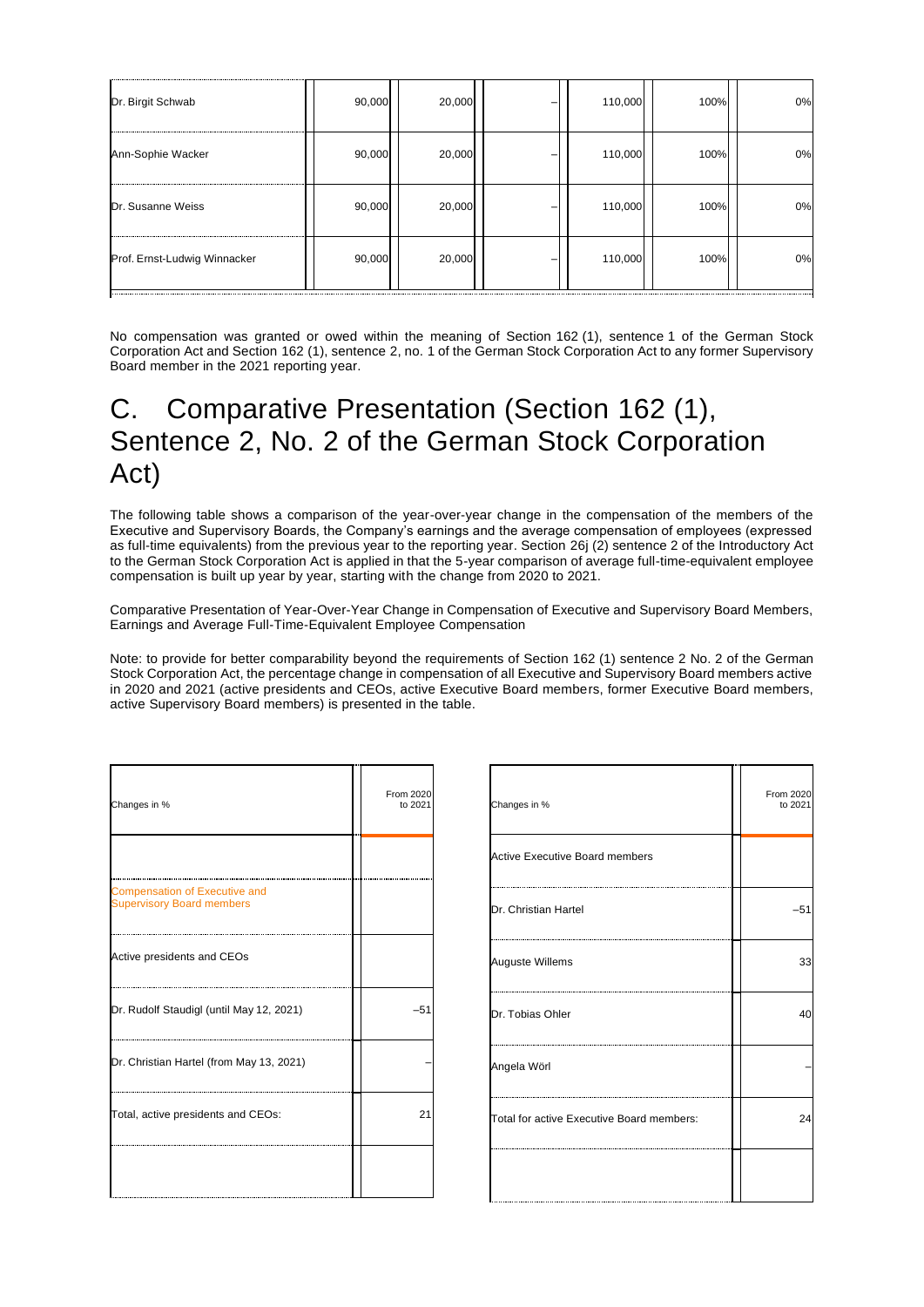| Changes in %                                                                                            | From 2020<br>to 2021 |
|---------------------------------------------------------------------------------------------------------|----------------------|
| Former Executive Board members                                                                          |                      |
| Dr. Rudolf Staudigl (from May 13, 2021)                                                                 |                      |
| Dr. Joachim Rauhut                                                                                      | 4                    |
| Dr. Wilhelm Sittenthaler                                                                                | 125                  |
| Former Executive Board members and<br>managing directors and their surviving<br>dependents (> 10 years) | -4                   |
| Total for former Executive Board members:                                                               | 45                   |
| Active Supervisory Board members                                                                        |                      |
| Dr. Peter-Alexander Wacker                                                                              | 0                    |
| Manfred Köppl                                                                                           | 0                    |
| Peter Áldozó                                                                                            | 0                    |
| Prof. Andreas H. Biagosch                                                                               | 0                    |
| Dr. Gregor Biebl                                                                                        | 0                    |
| <b>Matthias Biebl</b>                                                                                   | 0                    |
| Ingrid Heindl                                                                                           | 0                    |
| Markus Hautmann (from January 1, 2021)                                                                  |                      |
| Eduard-Harald Klein                                                                                     | 0                    |
| Franz-Josef Kortüm                                                                                      | 0                    |
| Barbara Kraller                                                                                         | 0                    |
| <b>Beate Rohrig</b>                                                                                     | 0                    |

| Changes in %                                | From 2020<br>to 2021 |
|---------------------------------------------|----------------------|
| Dr. Birgit Schwab (from October 1, 2020)    | 298                  |
| Ann-Sophie Wacker                           | 0                    |
| Dr. Susanne Weiss                           | 0                    |
| Prof. Ernst-Ludwig Winnacker                | 0                    |
| Total for active Supervisory Board members: | 0                    |
|                                             |                      |
| Earnings                                    |                      |
| Net income of Wacker Chemie AG (HGB)        | 726                  |
| EBIT of the WACKER Group (IFRS)             | 332                  |
|                                             |                      |
| Average employee compensation               | 14                   |
|                                             |                      |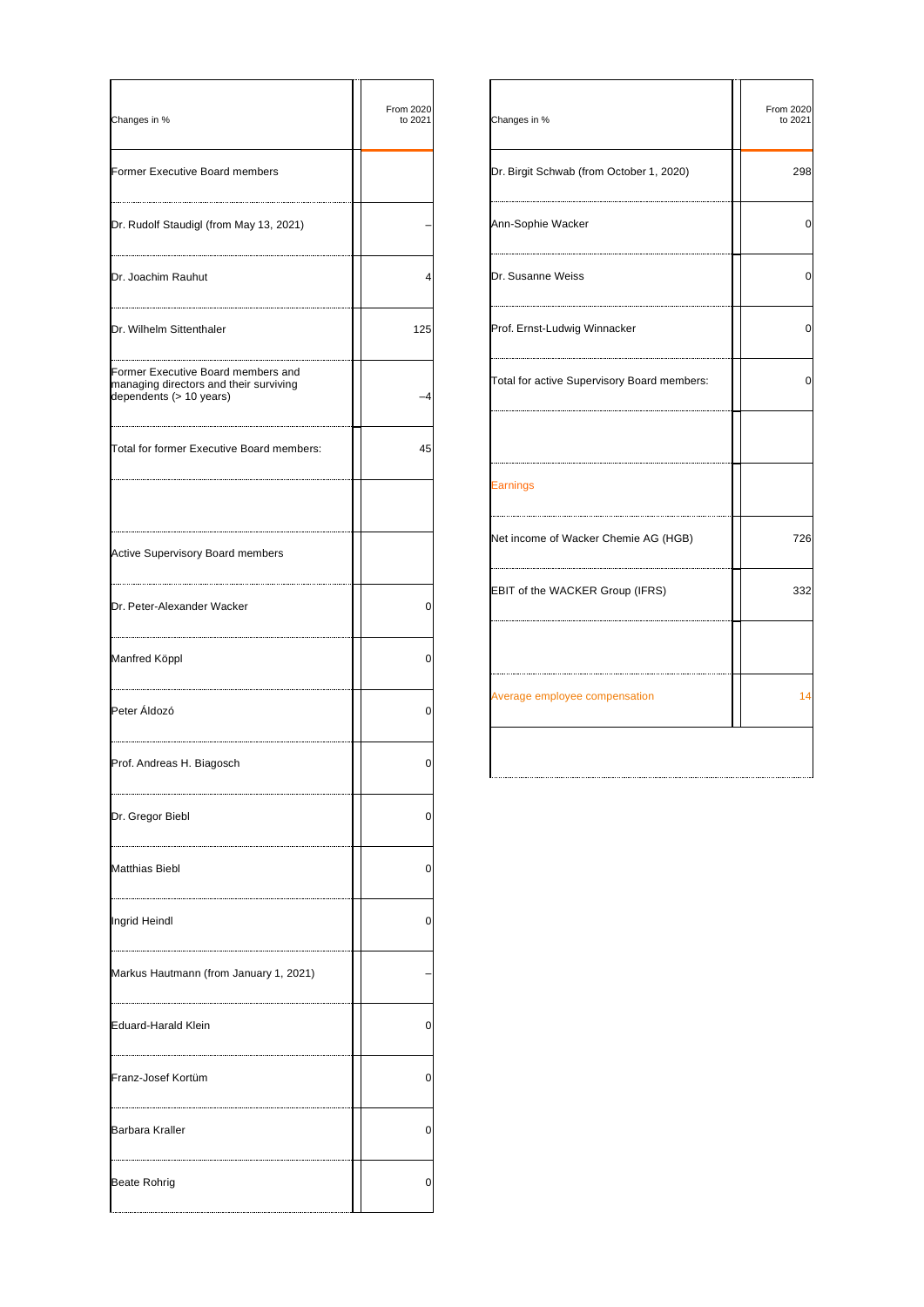The disclosures for former Executive Board members include one-time capital payouts of deferred compensation.

The change in earnings presented reflects the change in the net result for the year of Wacker Chemie AG according to Section 275 (2) no. 17 of the German Commercial Code (HGB). Because the compensation of members of the Executive Board depends greatly on the development of Group performance indicators, the change in adjusted EBIT reported in the consolidated financial statements of the WACKER Group is also shown.

The change in average employee compensation is determined based on the average compensation of the workforce of Wacker Chemie AG. Because the employee and compensation structures vary across the subsidiaries, only the workforce of Wacker Chemie AG in Germany is considered for comparison here. The comparison includes the compensation of all employees, including those who are management employees ("leitende Angestellte") as defined in Section 5 (3) of the Works Constitution Act (BetrVG) governing industrial relations in Germany. In the case of employees who simultaneously receive compensation as members of the Supervisory Board of Wacker Chemie AG, such compensation is excluded. To ensure comparability, the compensation of part-time workers is converted into fulltime equivalents.

Munich, March 3, 2022

The Executive Board The Supervisory Board<br>
of Wacker Chemie AG of Wacker Chemie AG of Wacker Chemie AG

# Disclaimer

The Compensation Report was published on April 6, 2022. It is available online in English and German.

https://www.wacker.com/cms/en-de/about-wacker/investor-relations/corporate-governance/overview.html

Wacker Chemie AG

Hanns-Seidel-Platz 4

81737 Munich, Germany

Tel. +49  89  6279-0

Fax +49  89  6279-1770

[www.wacker.com](http://www.wacker.com/)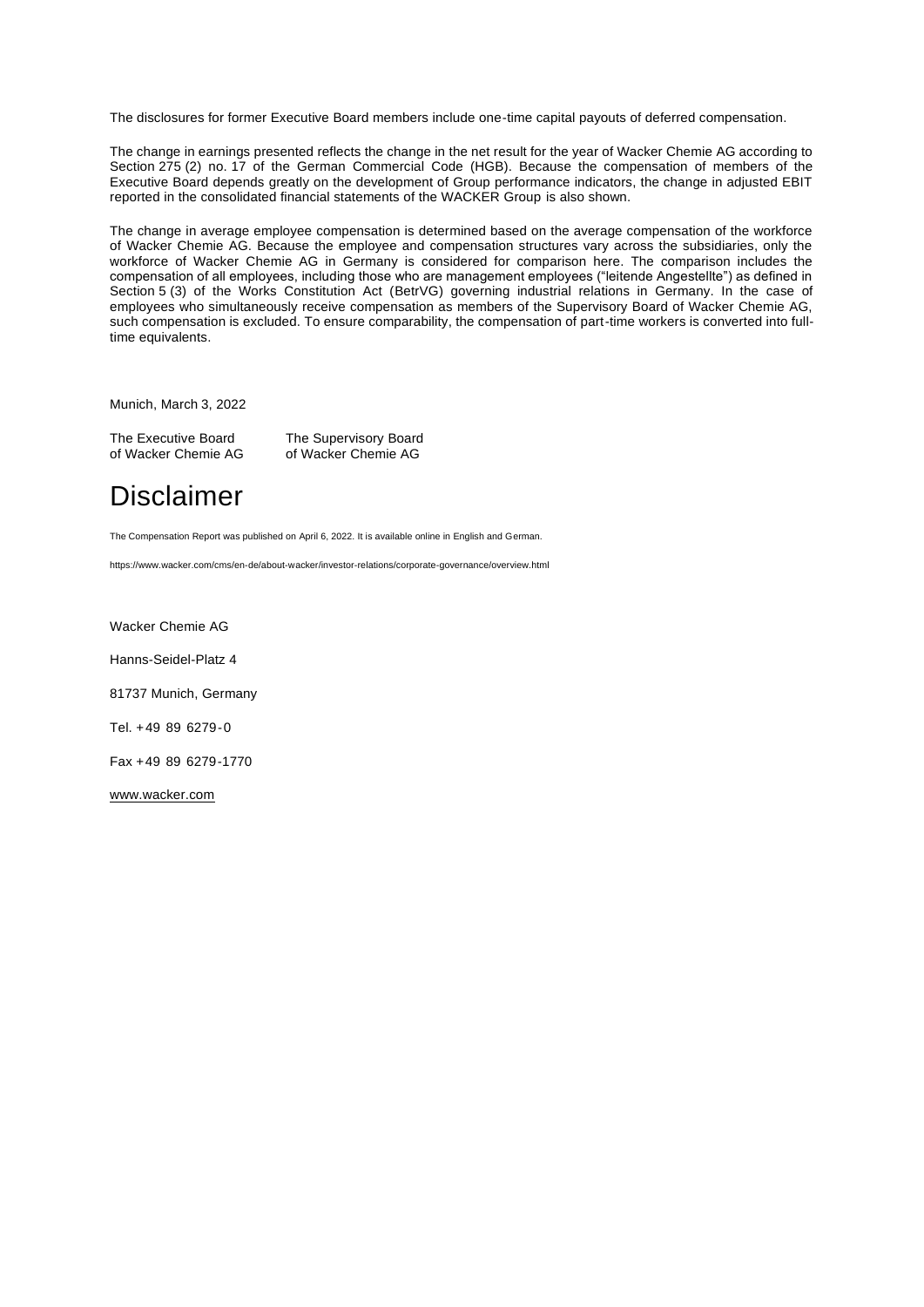# Independent Auditor's Report

To Wacker Chemie AG, Munich

# **REPORT ON THE AUDIT OF THE REMUNERATION REPORT**

We have audited the attached remuneration report of Wacker Chemie AG, Munich, for the financial year from January 1 to December 31, 2021, including the related disclosures, prepared to meet the requirements of Section 162 AktG [German Stock Corporations Act].

### **Responsibilities of Management and the Supervisory Board**

The Management and the Supervisory Board of Wacker Chemie AG are responsible for the preparation of the remuneration report, including the related disclosures, in accordance with the requirements of Section 162 AktG. The Management and the Supervisory Board are also responsible for such internal control as they have determined necessary to enable the preparation of a remuneration report, including the related disclosures, that is free from material misstatement, whether due to fraud or error.

### **Auditor's responsibilities**

Our responsibility is to express an opinion on this remuneration report, including the related disclosures, based on our audit. We conducted our audit in accordance with the German Generally Accepted Standards for Financial Statement Audits promulgated by the Institut der Wirtschaftsprüfer [Institute of Public Auditors in Germany] (IDW). Those standards require that we comply with ethical requirements and plan and perform the audit to obtain reasonable assurance about whether the remuneration report, including the related disclosures, is free from material misstatement.

An audit involves performing procedures to obtain audit evidence about the amounts, including the related disclosures, in the remuneration report. The procedures selected depend on the auditor's professional judgement. This includes an assessment of the risks of material misstatement, whether due to fraud or error, in the remuneration report, including the related disclosures. In assessing these risks, the auditor considers the internal control system relevant for the preparation of the remuneration report, including the related disclosures. The objective is to plan and perform audit procedures that are appropriate in the circumstances, but not for the purpose of expressing an opinion on the effectiveness of the Company's internal control. An audit also includes evaluating the appropriateness of accounting policies used and the reasonableness of accounting estimates made by management and the Supervisory Board, as well as evaluating the overall presentation of the remuneration report, including the related disclosures.

We believe that the evidence we have obtained is sufficient and appropriate to provide a basis for our opinion.

### **Opinion**

In our opinion, on the basis of the knowledge obtained in the audit, the remuneration report for the financial year from January 1 to December 31, 2021, including the related disclosures,